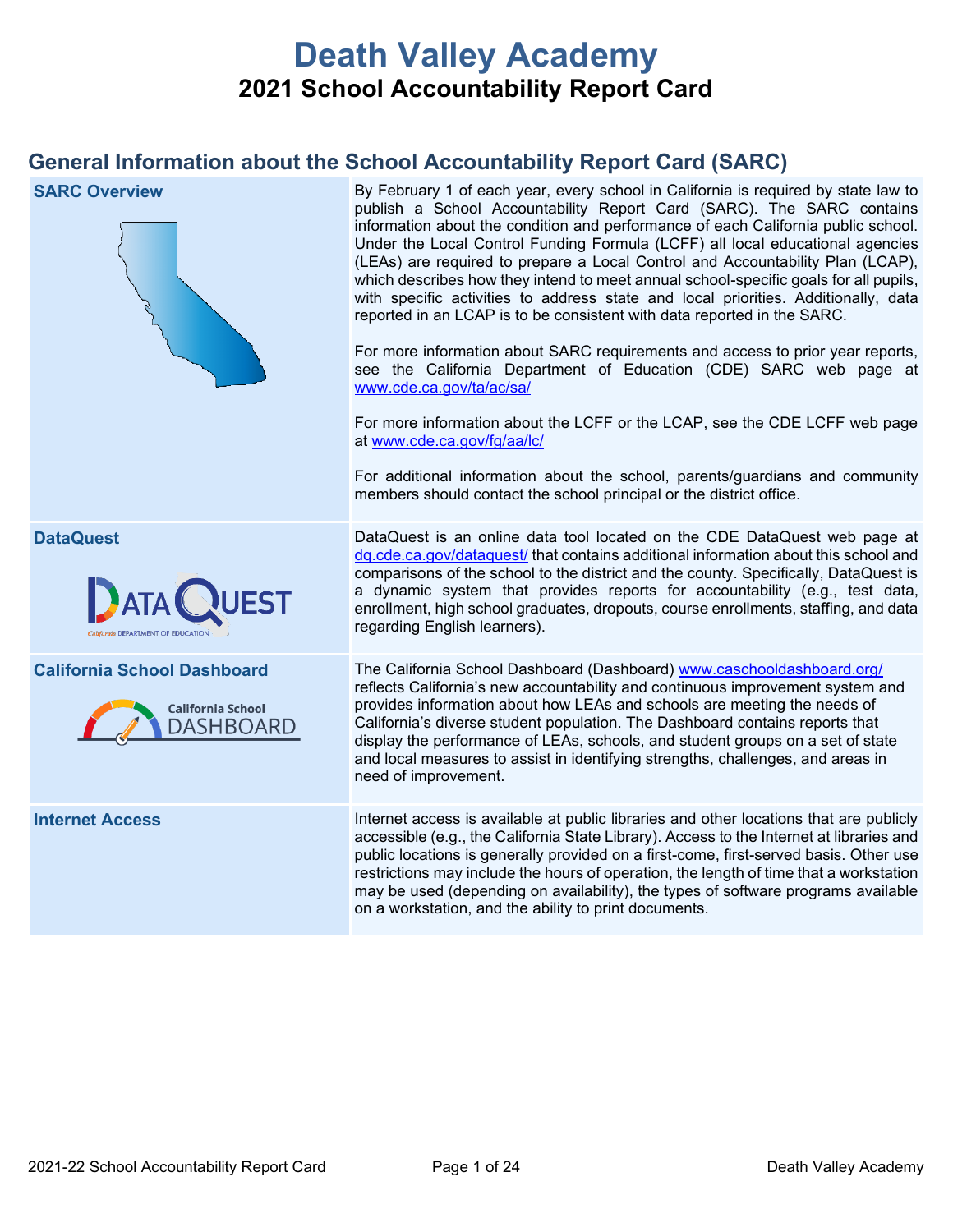## **2021-22 School Contact Information**

| EVET EE GUNGU GUNGUL INIGITIGGUN         |                              |
|------------------------------------------|------------------------------|
| <b>School Name</b>                       | Death Valley Academy         |
| <b>Street</b>                            | Old State Highway 127        |
| City, State, Zip                         | Shoshone, CA 92384           |
| <b>Phone Number</b>                      | (760) 852-4303               |
| <b>Principal</b>                         | Craig Hill                   |
| <b>Email Address</b>                     | chill@deathvalleyschools.org |
| <b>School Website</b>                    |                              |
| <b>County-District-School (CDS) Code</b> | 14-63271-1438308             |

| <b>2021-22 District Contact Information</b> |                                      |  |  |  |  |
|---------------------------------------------|--------------------------------------|--|--|--|--|
| <b>District Name</b>                        | Death Valley Unified School District |  |  |  |  |
| <b>Phone Number</b>                         | $(760)$ 852-4303                     |  |  |  |  |
| Superintendent                              | Mr. Jim Copeland                     |  |  |  |  |
| <b>Email Address</b>                        | jcopeland@deathvalleyschools.org     |  |  |  |  |
| <b>District Website Address</b>             | deathvalleyschools.org               |  |  |  |  |

#### **2021-22 School Overview**

Students at Death Valley Academy are guided by specific rules and classroom expectations that promote respect, cooperation, courtesy and acceptance of others. The goal of Death Valley Academy's discipline program is to maintain an orderly, stimulating and productive working environment. Parents and students are informed of school rules and discipline policies through the Student Handbook and statement of parents rights and responsibilities which are sent home at the beginning of the school year or upon a student's enrollment at Death Valley Academy.

Students are encouraged to participate in the school's academic and extracurricular activities, which are an integral part of the educational program. These schoolwide and classroom activities promote positive attitudes, encourage achievement, and aid in the prevention of behavioral problems. Extracurricular activities focus on educational and recreational field trips and targeted athletic activities.

Death Valley Academy recognizes and celebrates the achievements and successes of students and staff on a regular basis. The Academy recognizes that these pandemic years have been filled with challenges for students, teachers and parents. It is hoped that we will continue to enjoy in school learning as well as the personal relationships that have been the hallmarks of Death Valley Academy for over 20 years. In the meantime, we will continue offering distance learning options, while maintaining as much of our learning community as is possible.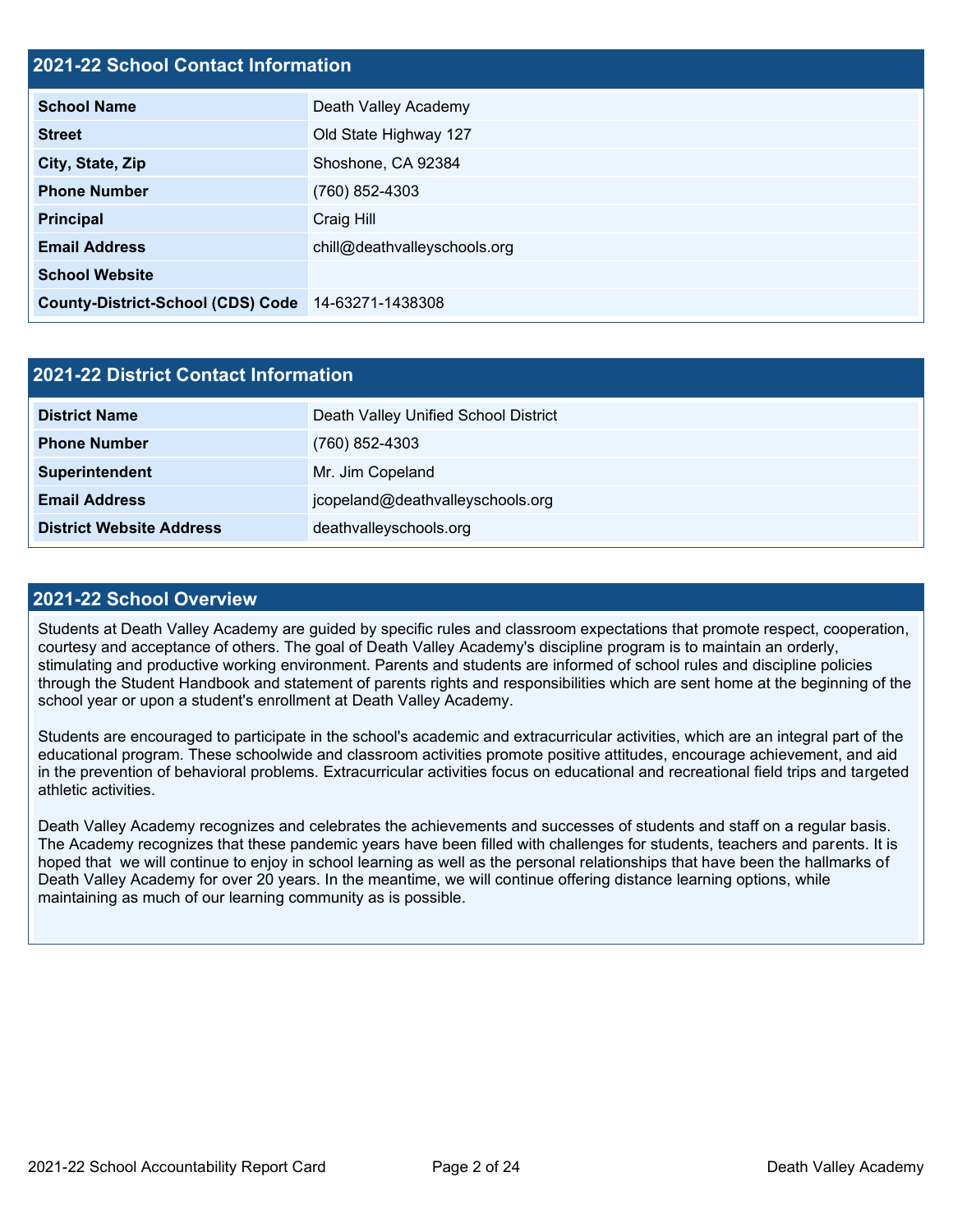# **About this School**

| 2020-21 Student Enrollment by Grade Level |                           |  |  |  |  |  |
|-------------------------------------------|---------------------------|--|--|--|--|--|
| <b>Grade Level</b>                        | <b>Number of Students</b> |  |  |  |  |  |
| Grade 7                                   | 2                         |  |  |  |  |  |
| Grade 8                                   | $\overline{2}$            |  |  |  |  |  |
| Grade 10                                  | ◢                         |  |  |  |  |  |
| Grade 11                                  | 4                         |  |  |  |  |  |
| Grade 12                                  | 2                         |  |  |  |  |  |
| <b>Total Enrollment</b>                   | 8                         |  |  |  |  |  |

### **2020-21 Student Enrollment by Student Group**

| <b>Student Group</b>                   | <b>Percent of Total Enrollment</b> |
|----------------------------------------|------------------------------------|
| Female                                 | 37.5                               |
| <b>Male</b>                            | 62.5                               |
| <b>Black or African American</b>       | 25                                 |
| <b>Hispanic or Latino</b>              | 50                                 |
| <b>White</b>                           | 25                                 |
| <b>Socioeconomically Disadvantaged</b> | 37.5                               |
| <b>Students with Disabilities</b>      | 25                                 |

# **A. Conditions of Learning State Priority: Basic**

The SARC provides the following information relevant to the State priority: Basic (Priority 1):

- Degree to which teachers are appropriately assigned and fully credentialed in the subject area and for the pupils they are teaching;
- Pupils have access to standards-aligned instructional materials; and
- School facilities are maintained in good repair

Note: For more information refer to the Updated Teacher Equity Definitions web page at<https://www.cde.ca.gov/pd/ee/teacherequitydefinitions.asp>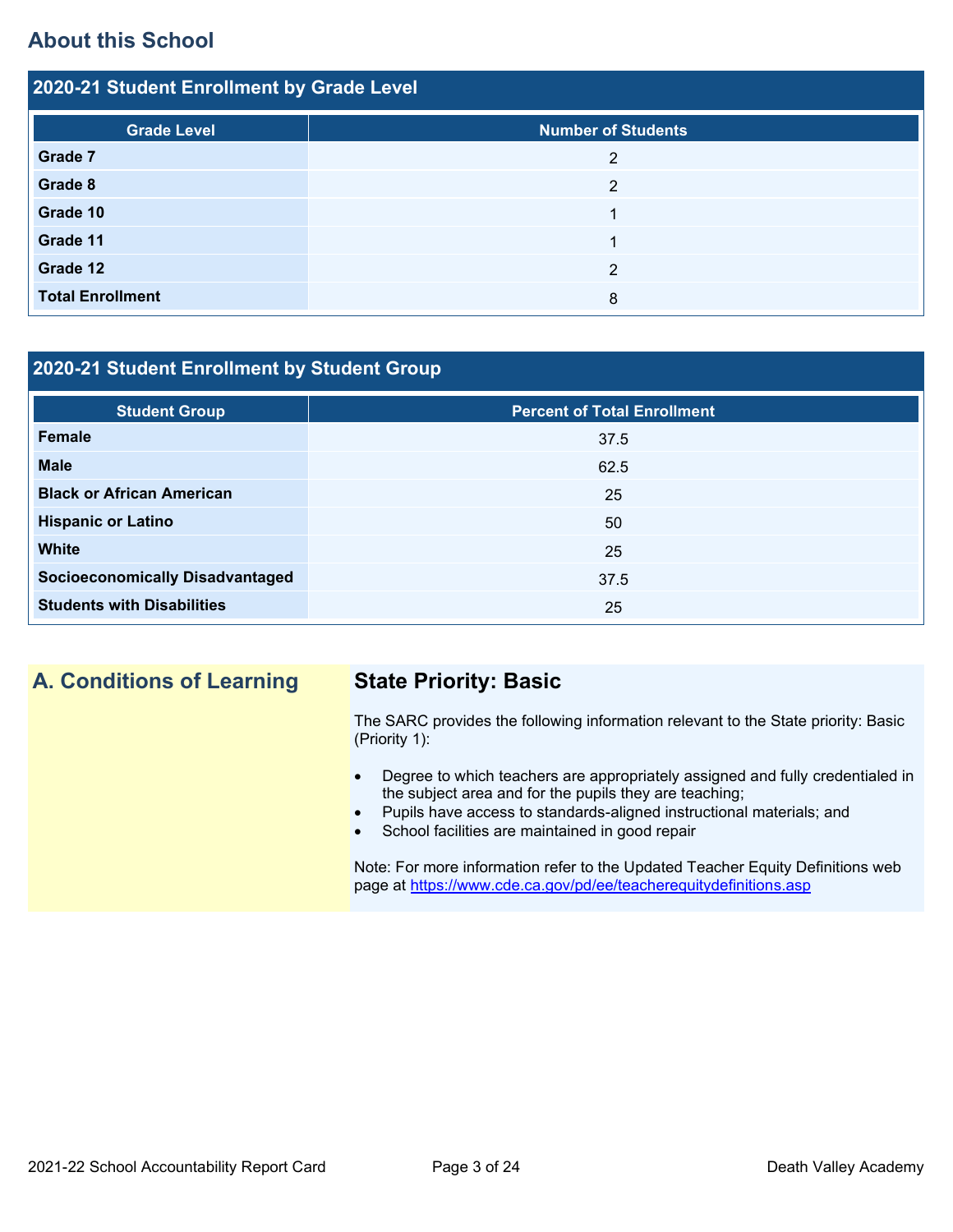# **2019-20 Teacher Preparation and Placement Authorization/Assignment 2019-20 Fully (Preliminary or Clear) Credentialed for Subject and Student Placement (properly assigned)** 3 **Intern Credential Holders Properly Assigned** 0 **Teachers Without Credentials and Misassignments ("ineffective" under ESSA)** 0 **Credentialed Teachers Assigned Out-of-Field ("out-of-field" under ESSA)** 0 **Unknown** 0 **Total Teaching Positions** 3

Note: The data in this table is based on Full Time Equivalent (FTE) status. One FTE equals one staff member working full time; one FTE could also represent two staff members who each work 50 percent of full time. Additionally, an assignment is defined as a position that an educator is assigned to based on setting, subject, and grade level. An authorization is defined as the services that an educator is authorized to provide to students.

# **2019-20 Teachers Without Credentials and Misassignments (considered "ineffective" under ESSA)**

| <b>Authorization/Assignment</b>                              | 2019-20 |
|--------------------------------------------------------------|---------|
| <b>Permits and Waivers</b>                                   | 0       |
| <b>Misassignments</b>                                        | 0       |
| <b>Vacant Positions</b>                                      | 0       |
| <b>Total Teachers Without Credentials and Misassignments</b> | 0       |

## **2019-20 Credentialed Teachers Assigned Out-of-Field (considered "out-of-field" under ESSA)**

| <b>Indicator</b>                                              | 2019-20  |
|---------------------------------------------------------------|----------|
| <b>Credentialed Teachers Authorized on a Permit or Waiver</b> | $\Omega$ |
| <b>Local Assignment Options</b>                               | $\Omega$ |
| <b>Total Out-of-Field Teachers</b>                            | $\Omega$ |

| 2019-20 Class Assignments                                                                                                                           |          |  |  |  |  |
|-----------------------------------------------------------------------------------------------------------------------------------------------------|----------|--|--|--|--|
| <b>Indicator</b>                                                                                                                                    | 2019-20  |  |  |  |  |
| <b>Misassignments for English Learners</b><br>(a percentage of all the classes with English learners taught by teachers that are misassigned)       | 0        |  |  |  |  |
| No credential, permit or authorization to teach<br>(a percentage of all the classes taught by teachers with no record of an authorization to teach) | $\Omega$ |  |  |  |  |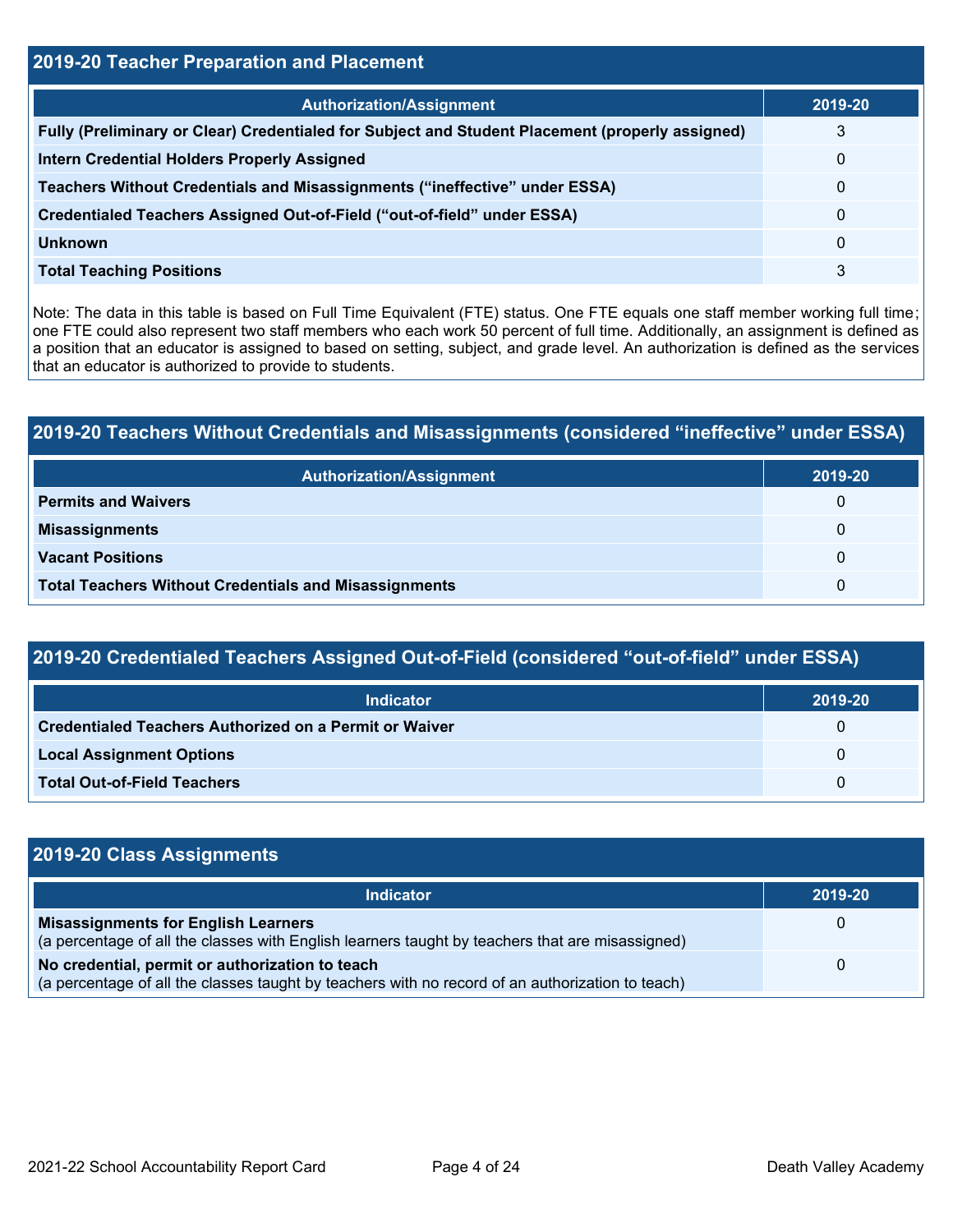#### **2021-22 Quality, Currency, Availability of Textbooks and Other Instructional Materials**

Death Valley Unified held a public hearing on September 14, 2021 and determined that each school within the district had sufficient and good quality textbooks. instructional materials, or science lab equipment pursuant to the settlement of Williams vs. the State of California. All students, including English learners, are given their own individual standards-aligned textbooks or instructional materials, or both, in core subjects for use in the classroom and 10 take home. Textbooks and supplementary materials are adopted according to a cycle.developed by the California Department of Education, making the textbooks used in the school the most current available. Materials approved for use by the State are reviewed by all teachers and a recommendation is made to the School Board by a selection committee composed of teachers and administrators. All recommended materials are available for parent examination at the district office prior to adoption. The table displays information collected in 2021 about the quality, currency, and availability of the standards-aligned textbooks and other instructional materials used at the school..

#### **Year and month in which the data were collected September 14, 2020**

| <b>Subject</b>                                         | Textbooks and Other Instructional Materials/year of<br><b>Adoption</b>                                                                                                                                                                                                                                                                             | <b>From</b><br><b>Most</b><br><b>Recent</b><br><b>Adoption</b> | <b>Percent</b><br><b>Students</b><br><b>Lacking Own</b><br><b>Assigned</b><br><b>Copy</b> |
|--------------------------------------------------------|----------------------------------------------------------------------------------------------------------------------------------------------------------------------------------------------------------------------------------------------------------------------------------------------------------------------------------------------------|----------------------------------------------------------------|-------------------------------------------------------------------------------------------|
| <b>Reading/Language Arts</b>                           | <b>Houghton Mifflin Harcourt</b>                                                                                                                                                                                                                                                                                                                   | Yes                                                            | $0.00\%$                                                                                  |
| <b>Mathematics</b>                                     | Pearson California Common Core                                                                                                                                                                                                                                                                                                                     | Yes                                                            | $0.0\%$                                                                                   |
| <b>Science</b>                                         | 2006: Addison-Wesley<br>2006: Addison-Wesley                                                                                                                                                                                                                                                                                                       | Yes                                                            | $0.0\%$                                                                                   |
| <b>History-Social Science</b>                          | 2007: Addison-Wesley<br>2007: Prentice Hall<br>2007: Prentice Hall                                                                                                                                                                                                                                                                                 | Yes                                                            | $0.0\%$                                                                                   |
| <b>Foreign Language</b>                                |                                                                                                                                                                                                                                                                                                                                                    |                                                                |                                                                                           |
| <b>Health</b>                                          |                                                                                                                                                                                                                                                                                                                                                    |                                                                |                                                                                           |
| <b>Visual and Performing Arts</b>                      |                                                                                                                                                                                                                                                                                                                                                    |                                                                |                                                                                           |
| <b>Science Laboratory Equipment</b><br>$(grades 9-12)$ | The school stocks an adequate supply of equipment for its<br>students. Inventory includes, but is not limited to:<br>microscopes, slides, ring stands, clamps, support rings, utility<br>clamps, test tubes, test tube holders and brushes, tongs,<br>flasks, beakers, and Bunsen burners. For more information,<br>please call the school office. |                                                                |                                                                                           |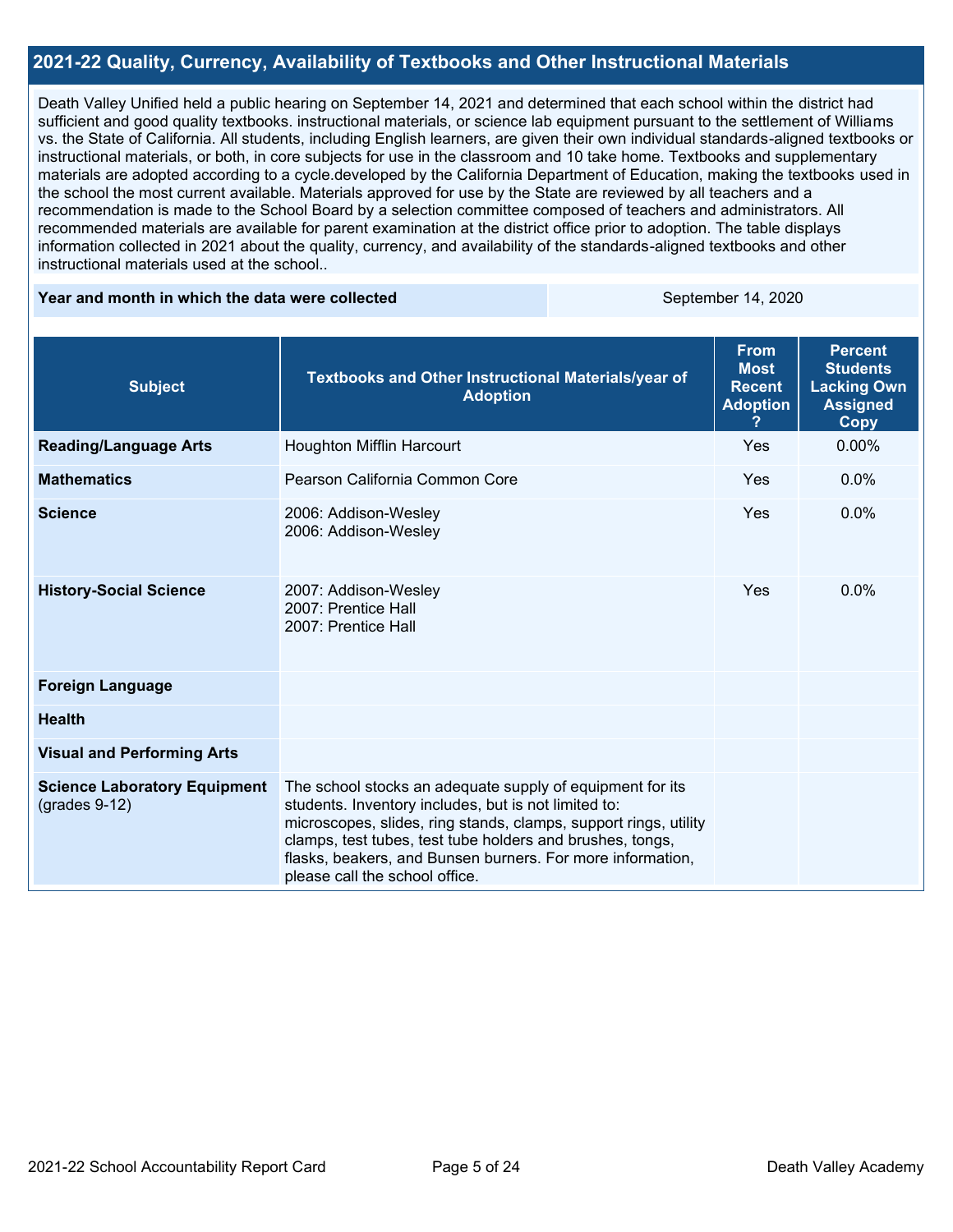#### **School Facility Conditions and Planned Improvements**

Death Valley High Academy was originally constructed in 1957 and is comprised of 7 classrooms a gymnasium, a multipurpose room/cafeteria. a library/computer lab, athletic field.

Cleaning Process: The superintendent works with the custodial staff to ensure that the school is maintained in a clean an neat fashion. Maintenance and Repair: District maintenance staff ensures that the repairs necessary to keep the school in good repair are completed and work orders are addressed in a timely manner. Highest priority is given to emergency repairs. The items noted in the table have been corrected or are in the process of remediation.

Deferred Maintenance Budget: The district participates in the State School Deferred Maintenance Program, which provides matching funds on a dollar for dollar basis, to assist school districts with expenditures for major repair or replacement of existing school building components. Typically this includes roofing, plumbing, heating, electrical systems, interior or exterior painting, and floor systems.

All HVAC systems are in good working order and are in place to help show energy savings per DVUSD's Proposition 39 energy conservation grant.

#### **Year and month of the most recent FIT report** February 20, 2020 February 20, 2020

| <b>System Inspected</b>                                                | Rate<br>Good              | Rate<br>Fair | Rate<br>Poor | <b>Repair Needed and Action Taken or Planned</b> |
|------------------------------------------------------------------------|---------------------------|--------------|--------------|--------------------------------------------------|
| <b>Systems:</b><br>Gas Leaks, Mechanical/HVAC, Sewer                   | X                         |              |              |                                                  |
| Interior:<br><b>Interior Surfaces</b>                                  | $\sf X$                   |              |              |                                                  |
| <b>Cleanliness:</b><br>Overall Cleanliness, Pest/Vermin Infestation    | X                         |              |              |                                                  |
| <b>Electrical</b>                                                      | X                         |              |              |                                                  |
| <b>Restrooms/Fountains:</b><br>Restrooms, Sinks/ Fountains             | X                         |              |              |                                                  |
| Safety:<br>Fire Safety, Hazardous Materials                            | X                         |              |              |                                                  |
| Structural:<br><b>Structural Damage, Roofs</b>                         | X                         |              |              |                                                  |
| External:<br>Playground/School Grounds, Windows/<br>Doors/Gates/Fences | $\boldsymbol{\mathsf{X}}$ |              |              |                                                  |

| <b>Overall Facility Rate</b> |      |      |      |
|------------------------------|------|------|------|
| <b>Exemplary</b>             | Good | Fair | Poor |
|                              |      |      |      |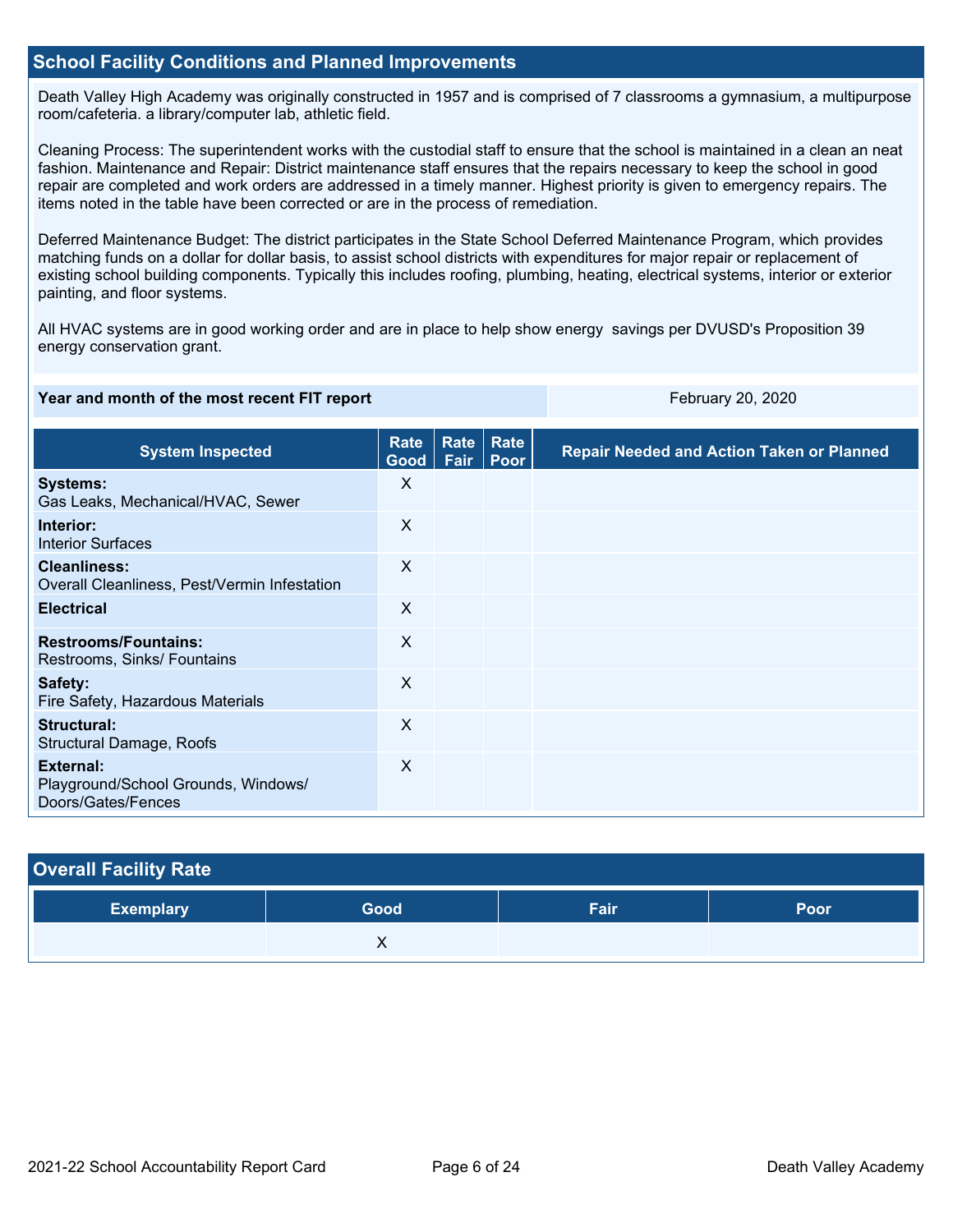# **B. Pupil Outcomes State Priority: Pupil Achievement**

The SARC provides the following information relevant to the State priority: Pupil Achievement (Priority 4):

#### **Statewide Assessments**

(i.e., California Assessment of Student Performance and Progress [CAASPP] System includes the Smarter Balanced Summative Assessments for students in the general education population and the California Alternate Assessments [CAAs] for English language arts/literacy [ELA] and mathematics given in grades three through eight and grade eleven. Only eligible students may participate in the administration of the CAAs. CAAs items are aligned with alternate achievement standards, which are linked with the Common Core State Standards [CCSS] for students with the most significant cognitive disabilities).

The CAASPP System encompasses the following assessments and student participation requirements:

- 1. **Smarter Balanced Summative Assessments and CAAs for ELA** in grades three through eight and grade eleven.
- 2. **Smarter Balanced Summative Assessments and CAAs for mathematics** in grades three through eight and grade eleven.
- 3. **California Science Test (CAST) and CAAs for Science** in grades five, eight, and once in high school (i.e., grade ten, eleven, or twelve).

#### **SARC Reporting in the 2020-2021 School Year Only**

Where the most viable option, LEAs were required to administer the statewide summative assessment in ELA and mathematics. Where a statewide summative assessment was not the most viable option for the LEA (or for one or more gradelevel[s] within the LEA) due to the pandemic, LEAs were allowed to report results from a different assessment that met the criteria established by the State Board of Education (SBE) on March 16, 2021. The assessments were required to be:

- Aligned with CA CCSS for ELA and mathematics;
- Available to students in grades 3 through 8, and grade 11; and
- Uniformly administered across a grade, grade span, school, or district to all eligible students.

#### **Options**

Note that the CAAs could only be administered in-person following health and safety requirements. If it was not viable for the LEA to administer the CAAs in person with health and safety guidelines in place, the LEA was directed to not administer the tests. There were no other assessment options available for the CAAs. Schools administered the Smarter Balanced Summative Assessments for ELA and mathematics, other assessments that meet the SBE criteria, or a combination of both, and they could only choose one of the following:

- Smarter Balanced ELA and mathematics summative assessments;
- Other assessments meeting the SBE criteria; or
- Combination of Smarter Balanced ELA and mathematics summative assessments and other assessments.

The percentage of students who have successfully completed courses that satisfy the requirements for entrance to the University of California and the California State University, or career technical education sequences or programs of study.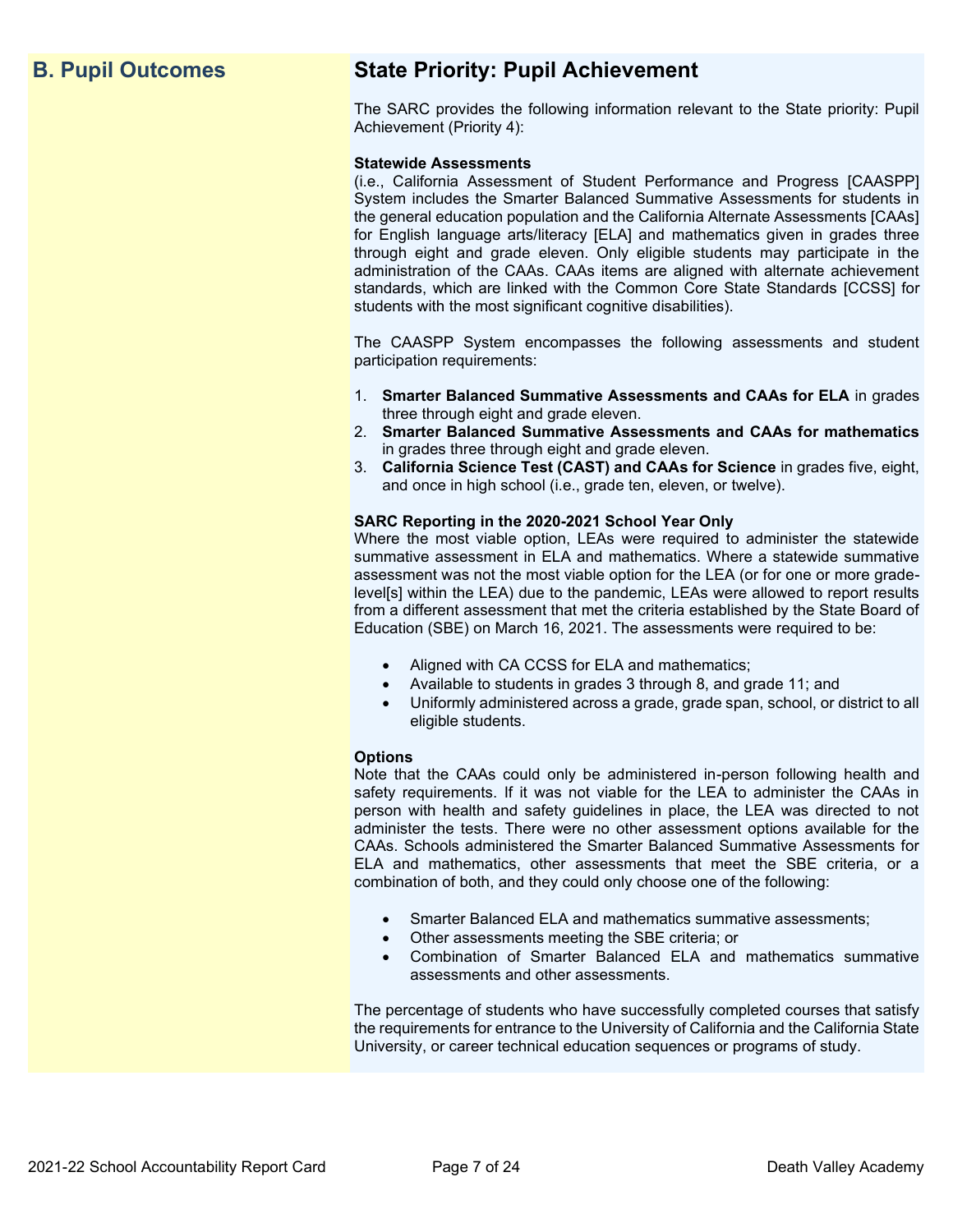#### **Percentage of Students Meeting or Exceeding the State Standard on CAASPP**

This table displays CAASPP test results in ELA and mathematics for all students grades three through eight and grade eleven taking and completing a state-administered assessment.

The 2019-2020 data cells with N/A values indicate that the 2019-2020 data are not available due to the COVID-19 pandemic and resulting summative test suspension. The Executive Order N-30-20 was issued which waived the assessment, accountability, and reporting requirements for the 2019-2020 school year.

The 2020-2021 data cells have N/A values because these data are not comparable to other year data due to the COVID-19 pandemic during the 2020-2021 school year. Where the CAASPP assessments in ELA and/or mathematics is not the most viable option, the LEAs were allowed to administer local assessments. Therefore, the 2020-2021 data between school years for the school, district, state are not an accurate comparison. As such, it is inappropriate to compare results of the 2020-2021 school year to other school years.

| Subject                                                              | <b>School</b><br>2019-20 | <b>School</b><br>2020-21 | <b>District</b><br>2019-20 | <b>District</b><br>2020-21 | <b>State</b><br>2019-20 | <b>State</b><br>2020-21 |
|----------------------------------------------------------------------|--------------------------|--------------------------|----------------------------|----------------------------|-------------------------|-------------------------|
| <b>English Language Arts/Literacy</b><br>$\left($ grades 3-8 and 11) | N/A                      | N/A                      | N/A                        | N/A                        | N/A                     | N/A                     |
| <b>Mathematics</b><br>$(grades 3-8 and 11)$                          | N/A                      | N/A                      | N/A                        | N/A                        | N/A                     | N/A                     |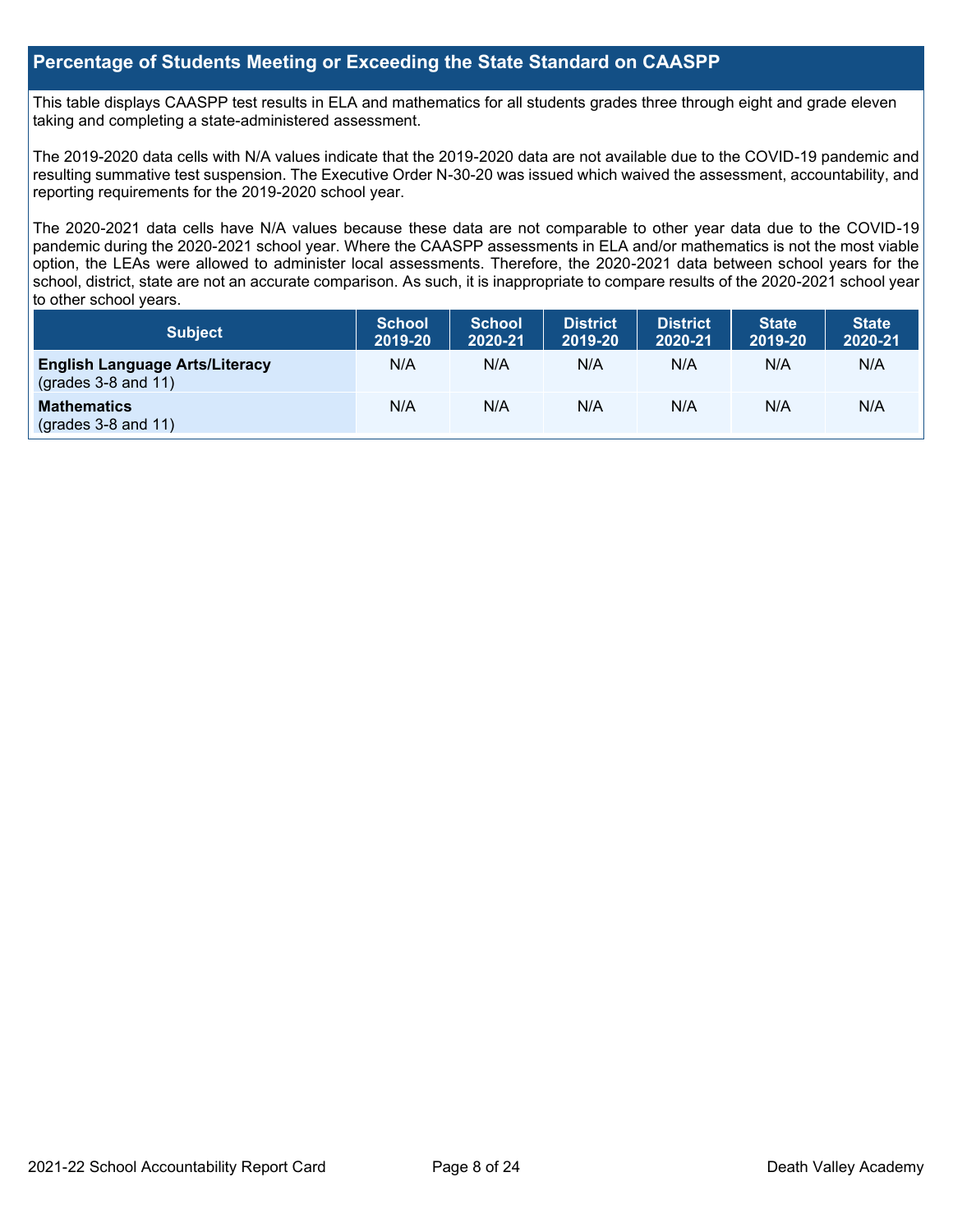### **2020-21 CAASPP Test Results in ELA by Student Group**

This table displays CAASPP test results in ELA by student group for students grades three through eight and grade eleven taking and completing a state-administered assessment. The CDE will populate this table for schools in cases where the school administered the CAASPP assessment. In cases where the school administered a local assessment instead of CAASPP, the CDE will populate this table with "NT" values, meaning this school did not test students using the CAASPP. See the local assessment(s) table for more information.

| <b>CAASPP</b><br><b>Student Groups</b>               | <b>CAASPP</b><br><b>Total</b><br><b>Enrollment</b> | <b>CAASPP</b><br><b>Number</b><br><b>Tested</b> | <b>CAASPP</b><br><b>Percent</b><br><b>Tested</b> | <b>CAASPP</b><br><b>Percent</b><br><b>Not Tested</b> | <b>CAASPP</b><br><b>Percent</b><br><b>Met or</b><br><b>Exceeded</b> |
|------------------------------------------------------|----------------------------------------------------|-------------------------------------------------|--------------------------------------------------|------------------------------------------------------|---------------------------------------------------------------------|
| <b>All Students</b>                                  | --                                                 | $\sim$                                          | --                                               | --                                                   | $-$                                                                 |
| <b>Female</b>                                        |                                                    | --                                              |                                                  | --                                                   | --                                                                  |
| <b>Male</b>                                          | $\qquad \qquad -$                                  | $\sim$                                          | --                                               | --                                                   | --                                                                  |
| American Indian or Alaska Native                     | 0                                                  | $\mathbf 0$                                     | $\mathbf 0$                                      | $\mathbf 0$                                          | 0                                                                   |
| <b>Asian</b>                                         | $\mathbf 0$                                        | $\mathbf 0$                                     | $\mathbf{0}$                                     | $\Omega$                                             | $\mathbf{0}$                                                        |
| <b>Black or African American</b>                     | --                                                 | $\overline{\phantom{m}}$                        | --                                               | $\sim$                                               | --                                                                  |
| <b>Filipino</b>                                      | $\Omega$                                           | $\mathbf 0$                                     | $\Omega$                                         | $\mathbf 0$                                          | $\mathbf{0}$                                                        |
| <b>Hispanic or Latino</b>                            | $\qquad \qquad -$                                  | $\mathbf{u}$                                    | $- -$                                            | $\sim$                                               | --                                                                  |
| <b>Native Hawaiian or Pacific Islander</b>           | $\mathbf 0$                                        | $\mathbf 0$                                     | $\mathbf{0}$                                     | $\overline{0}$                                       | $\mathbf{0}$                                                        |
| <b>Two or More Races</b>                             | $\overline{\phantom{a}}$                           | $\overline{\phantom{a}}$                        | --                                               | $\overline{\phantom{a}}$                             | --                                                                  |
| <b>White</b>                                         | $- -$                                              | --                                              | --                                               | --                                                   |                                                                     |
| <b>English Learners</b>                              | $\Omega$                                           | $\mathbf 0$                                     | $\Omega$                                         | $\Omega$                                             | $\Omega$                                                            |
| <b>Foster Youth</b>                                  | $\Omega$                                           | $\mathbf 0$                                     | $\mathbf{0}$                                     | $\mathbf 0$                                          | 0                                                                   |
| <b>Homeless</b>                                      | $- -$                                              | $\overline{\phantom{m}}$                        |                                                  | --                                                   | --                                                                  |
| <b>Military</b>                                      | $\Omega$                                           | $\mathbf 0$                                     | $\Omega$                                         | $\Omega$                                             | 0                                                                   |
| <b>Socioeconomically Disadvantaged</b>               | $- -$                                              | --                                              |                                                  | --                                                   |                                                                     |
| <b>Students Receiving Migrant Education Services</b> | $\Omega$                                           | $\mathbf 0$                                     | $\Omega$                                         | $\Omega$                                             | 0                                                                   |
| <b>Students with Disabilities</b>                    | --                                                 | $\sim$                                          | --                                               | --                                                   | --                                                                  |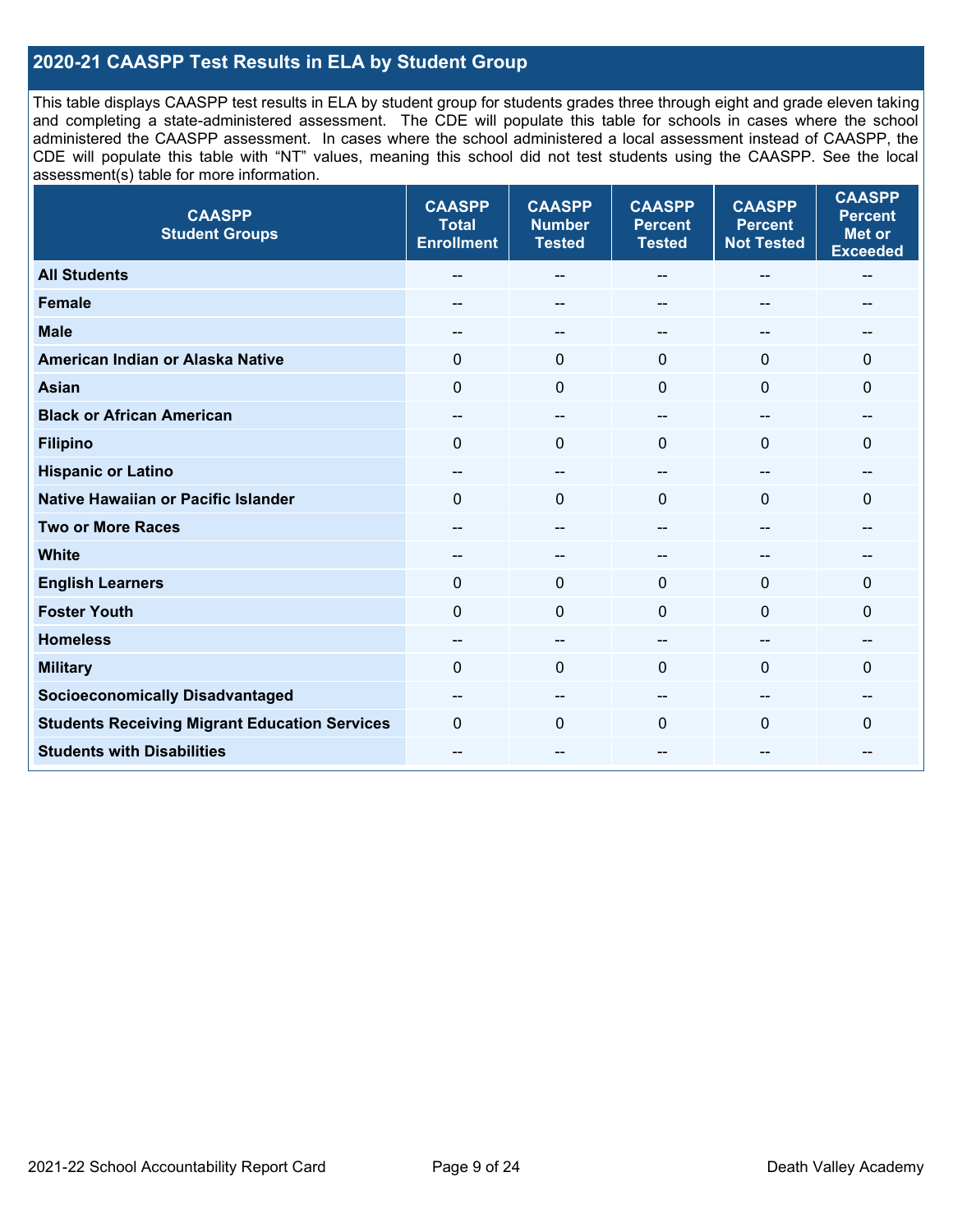#### **2020-21 CAASPP Test Results in Math by Student Group**

This table displays CAASPP test results in Math by student group for students grades three through eight and grade eleven taking and completing a state-administered assessment. The CDE will populate this table for schools in cases where the school administered the CAASPP assessment. In cases where the school administered a local assessment instead of CAASPP, the CDE will populate this table with "NT" values, meaning this school did not test students using the CAASPP. See the local assessment(s) table for more information.

| <b>CAASPP</b><br><b>Student Groups</b>               | <b>CAASPP</b><br><b>Total</b><br><b>Enrollment</b> | <b>CAASPP</b><br><b>Number</b><br><b>Tested</b> | <b>CAASPP</b><br><b>Percent</b><br><b>Tested</b> | <b>CAASPP</b><br><b>Percent</b><br><b>Not Tested</b> | <b>CAASPP</b><br><b>Percent</b><br><b>Met or</b><br><b>Exceeded</b> |
|------------------------------------------------------|----------------------------------------------------|-------------------------------------------------|--------------------------------------------------|------------------------------------------------------|---------------------------------------------------------------------|
| <b>All Students</b>                                  | --                                                 | $\overline{\phantom{m}}$                        | --                                               | $\sim$                                               | $\overline{\phantom{a}}$                                            |
| <b>Female</b>                                        |                                                    | --                                              | --                                               | --                                                   |                                                                     |
| <b>Male</b>                                          | $\overline{a}$                                     | --                                              | --                                               | --                                                   | --                                                                  |
| American Indian or Alaska Native                     | $\Omega$                                           | $\mathbf 0$                                     | $\mathbf 0$                                      | $\mathbf{0}$                                         | 0                                                                   |
| <b>Asian</b>                                         | $\mathbf 0$                                        | $\mathbf 0$                                     | $\mathbf 0$                                      | $\Omega$                                             | $\mathbf{0}$                                                        |
| <b>Black or African American</b>                     | --                                                 | $\overline{\phantom{m}}$                        | --                                               | $\overline{\phantom{a}}$                             | --                                                                  |
| <b>Filipino</b>                                      | $\mathbf 0$                                        | $\mathbf 0$                                     | $\mathbf{0}$                                     | 0                                                    | $\mathbf 0$                                                         |
| <b>Hispanic or Latino</b>                            | $- -$                                              | $\overline{\phantom{a}}$                        | --                                               | --                                                   | --                                                                  |
| <b>Native Hawaiian or Pacific Islander</b>           | $\Omega$                                           | $\mathbf 0$                                     | $\mathbf{0}$                                     | $\mathbf{0}$                                         | 0                                                                   |
| <b>Two or More Races</b>                             | --                                                 | --                                              | --                                               | --                                                   | --                                                                  |
| <b>White</b>                                         | --                                                 | $\overline{\phantom{m}}$                        | --                                               | --                                                   | --                                                                  |
| <b>English Learners</b>                              | $\mathbf 0$                                        | $\mathbf{0}$                                    | $\mathbf{0}$                                     | 0                                                    | $\Omega$                                                            |
| <b>Foster Youth</b>                                  | $\Omega$                                           | $\mathbf 0$                                     | $\mathbf{0}$                                     | $\mathbf{0}$                                         | $\mathbf 0$                                                         |
| <b>Homeless</b>                                      | $- -$                                              | --                                              | --                                               | --                                                   |                                                                     |
| <b>Military</b>                                      | $\Omega$                                           | $\mathbf 0$                                     | $\Omega$                                         | $\Omega$                                             | 0                                                                   |
| <b>Socioeconomically Disadvantaged</b>               | $\qquad \qquad -$                                  | $\overline{\phantom{m}}$                        | --                                               | $\sim$                                               | --                                                                  |
| <b>Students Receiving Migrant Education Services</b> | $\Omega$                                           | 0                                               | $\Omega$                                         | $\Omega$                                             | 0                                                                   |
| <b>Students with Disabilities</b>                    | $\overline{a}$                                     | --                                              | --                                               |                                                      | --                                                                  |

#### **2020-21 Local Assessment Test Results in ELA by Student Group**

This table displays Local Assessment test results in ELA by student group for students grades three through eight and grade eleven. LEAs/schools will populate this table for schools in cases where the school administered a local assessment. In cases where the school administered the CAASPP assessment, LEAs/schools will populate this table with "N/A" values in all cells, meaning this table is Not Applicable for this school.

| 11<br><b>Student Groups</b>                                                                | 11<br><b>Total</b><br><b>Enrollment</b> | 11<br><b>Number</b><br><b>Tested</b> | 11<br><b>Percent</b><br><b>Tested</b> | 11<br><b>Percent</b><br><b>Not Tested</b> | 11<br><b>Percent</b><br>At or Above<br>Grade Level |  |  |
|--------------------------------------------------------------------------------------------|-----------------------------------------|--------------------------------------|---------------------------------------|-------------------------------------------|----------------------------------------------------|--|--|
| <b>All Students</b>                                                                        | <b>NA</b>                               | ΝA                                   | ΝA                                    | ΝA                                        | ΝA                                                 |  |  |
| *At or above the grade-level standard in the context of the local assessment administered. |                                         |                                      |                                       |                                           |                                                    |  |  |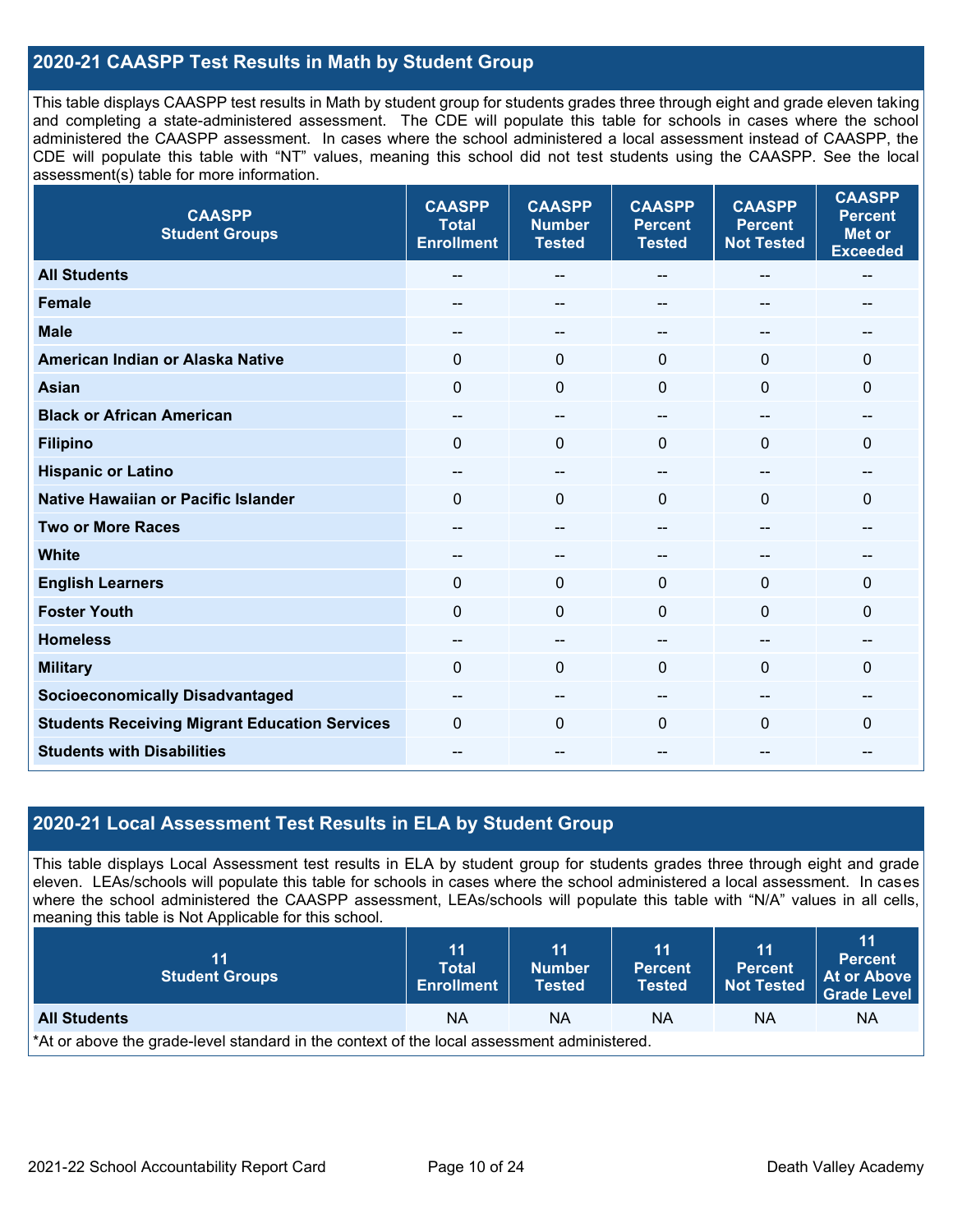#### **2020-21 Local Assessment Test Results in Math by Student Group**

This table displays Local Assessment test results in Math by student group for students grades three through eight and grade eleven. LEAs/schools will populate this table for schools in cases where the school administered a local assessment. In cases where the school administered the CAASPP assessment, LEAs/schools will populate this table with "N/A" values in all cells, meaning this table is Not Applicable for this school.

| 11<br><b>Student Groups</b>                                                                | 11<br><b>Total</b><br><b>Enrollment</b> | 11<br><b>Number</b><br>Tested | 11<br><b>Percent</b><br><b>Tested</b> | 11<br><b>Percent</b><br><b>Not Tested</b> | 11<br><b>Percent</b><br>At or Above<br><b>Grade Level</b> |  |  |
|--------------------------------------------------------------------------------------------|-----------------------------------------|-------------------------------|---------------------------------------|-------------------------------------------|-----------------------------------------------------------|--|--|
| <b>All Students</b>                                                                        | <b>NA</b>                               | ΝA                            | <b>NA</b>                             | ΝA                                        | ΝA                                                        |  |  |
| *At or above the grade-level standard in the context of the local assessment administered. |                                         |                               |                                       |                                           |                                                           |  |  |

#### **CAASPP Test Results in Science for All Students**

This table displays the percentage of all students grades five, eight, and High School meeting or exceeding the State Standard.

The 2019-2020 data cells with N/A values indicate that the 2019-2020 data are not available due to the COVID-19 pandemic and resulting summative testing suspension. The Executive Order N-30-20 was issued which waived the assessment, accountability, and reporting requirements for the 2019-2020 school year.

For any 2020-2021 data cells with N/T values indicate that this school did not test students using the CAASPP Science.

| Subject                                         | School  | School  | <b>District</b> | <b>District</b> | <b>State</b> | <b>State</b> |
|-------------------------------------------------|---------|---------|-----------------|-----------------|--------------|--------------|
|                                                 | 2019-20 | 2020-21 | 2019-20         | 2020-21         | 2019-20      | 2020-21      |
| <b>Science</b><br>(grades 5, 8 and high school) | N/A     | N/T     | N/A             | N/T             | N/A          | 28.72        |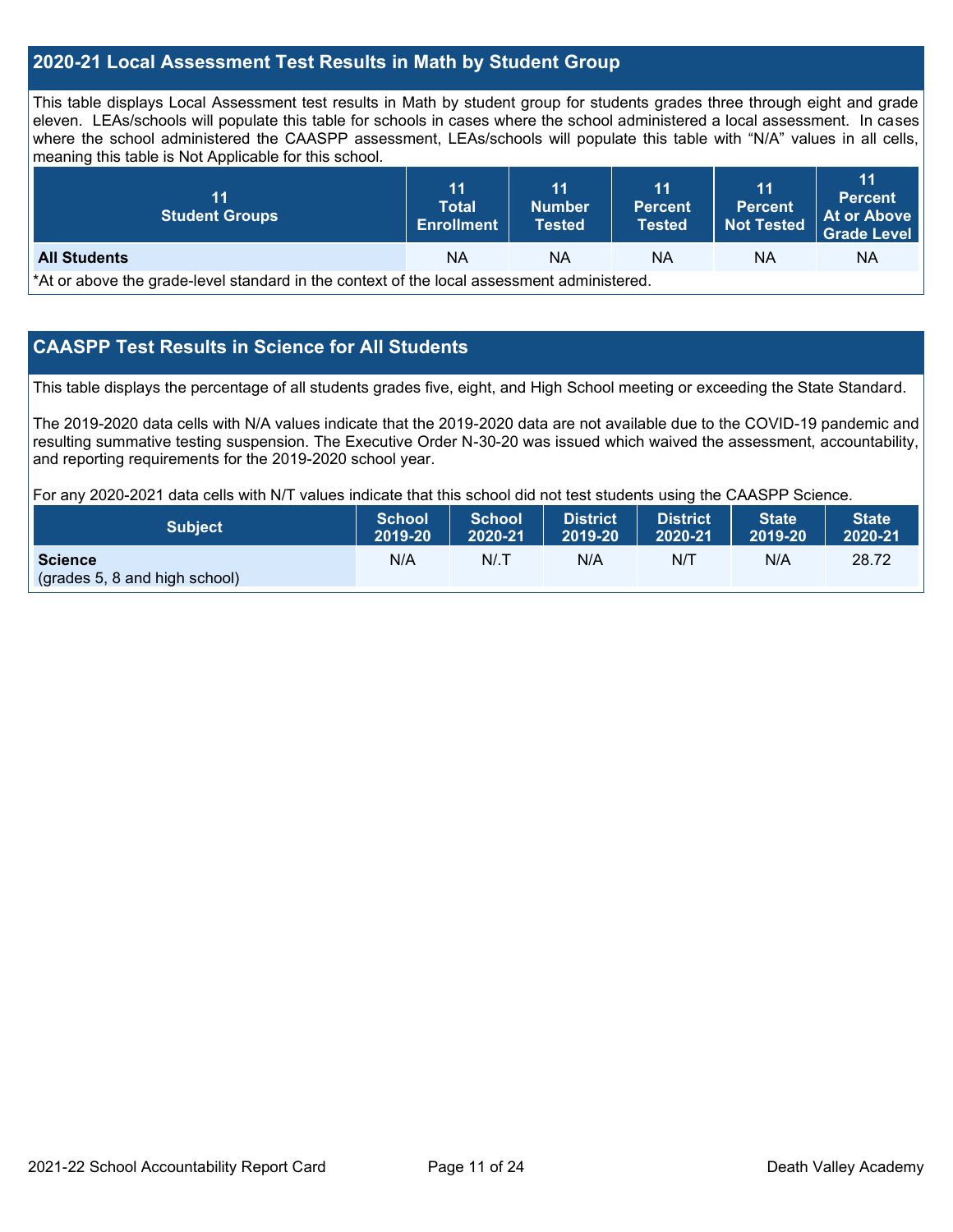#### **2020-21 CAASPP Test Results in Science by Student Group**

This table displays CAASPP test results in Science by student group for students grades five, eight, and High School. For any data cells with N/T values indicate that this school did not test students using the CAASPP Science.

| <b>Student Group</b>                                 | <b>Total</b><br><b>Enrollment</b> | <b>Number</b><br><b>Tested</b> | <b>Percent</b><br><b>Tested</b> | <b>Percent</b><br><b>Not Tested</b> | <b>Percent</b><br><b>Met or</b><br><b>Exceeded</b> |
|------------------------------------------------------|-----------------------------------|--------------------------------|---------------------------------|-------------------------------------|----------------------------------------------------|
| <b>All Students</b>                                  |                                   | --                             |                                 | --                                  | --                                                 |
| <b>Female</b>                                        |                                   | --                             |                                 |                                     |                                                    |
| <b>Male</b>                                          | --                                | --                             | --                              | $\sim$                              | --                                                 |
| American Indian or Alaska Native                     | $\Omega$                          | $\mathbf 0$                    | $\mathbf{0}$                    | $\mathbf{0}$                        | 0                                                  |
| <b>Asian</b>                                         | $\mathbf 0$                       | $\mathbf 0$                    | $\mathbf 0$                     | $\mathbf 0$                         | 0                                                  |
| <b>Black or African American</b>                     | --                                | --                             |                                 | --                                  | --                                                 |
| <b>Filipino</b>                                      | $\Omega$                          | $\mathbf 0$                    | $\Omega$                        | $\Omega$                            | 0                                                  |
| <b>Hispanic or Latino</b>                            | --                                | $\overline{\phantom{a}}$       | $\overline{\phantom{a}}$        | $\overline{\phantom{a}}$            | $\sim$                                             |
| Native Hawaiian or Pacific Islander                  | $\mathbf 0$                       | $\mathbf 0$                    | $\Omega$                        | $\mathbf 0$                         | 0                                                  |
| <b>Two or More Races</b>                             | $\Omega$                          | $\mathbf 0$                    | $\Omega$                        | $\Omega$                            | 0                                                  |
| <b>White</b>                                         | --                                | $\overline{\phantom{m}}$       | $\overline{\phantom{m}}$        | $\overline{\phantom{m}}$            | $\overline{\phantom{m}}$                           |
| <b>English Learners</b>                              | $\Omega$                          | $\mathbf 0$                    | $\mathbf 0$                     | $\mathbf 0$                         | 0                                                  |
| <b>Foster Youth</b>                                  | $\mathbf 0$                       | $\mathbf 0$                    | 0                               | $\mathbf 0$                         | 0                                                  |
| <b>Homeless</b>                                      | --                                | --                             |                                 | --                                  | --                                                 |
| <b>Military</b>                                      | $\Omega$                          | $\mathbf 0$                    | $\Omega$                        | $\Omega$                            | 0                                                  |
| <b>Socioeconomically Disadvantaged</b>               | --                                | $\qquad \qquad \qquad -$       | --                              | --                                  | --                                                 |
| <b>Students Receiving Migrant Education Services</b> | $\Omega$                          | $\mathbf 0$                    | $\Omega$                        | $\Omega$                            | 0                                                  |
| <b>Students with Disabilities</b>                    | 0                                 | $\mathbf 0$                    | 0                               | $\mathbf 0$                         | 0                                                  |

#### **2020-21 Career Technical Education Programs**

Death Valley High Academy career planning program prepares students to succeed in real-world contexts through the development of conceptual thinking, effective communication, and the ability to apply knowledge and skills learned in the classroom.

Career and technical offerings have been provided under the Inyo County CTE (Career Technical Education) program. These programs focus on career ready technical skill building.

In order to better help high school students following their graduation, the Academy counsels students regarding out of state educational/training options, issues with for profit colleges, student loan advantages and disadvantages as well as future job markets.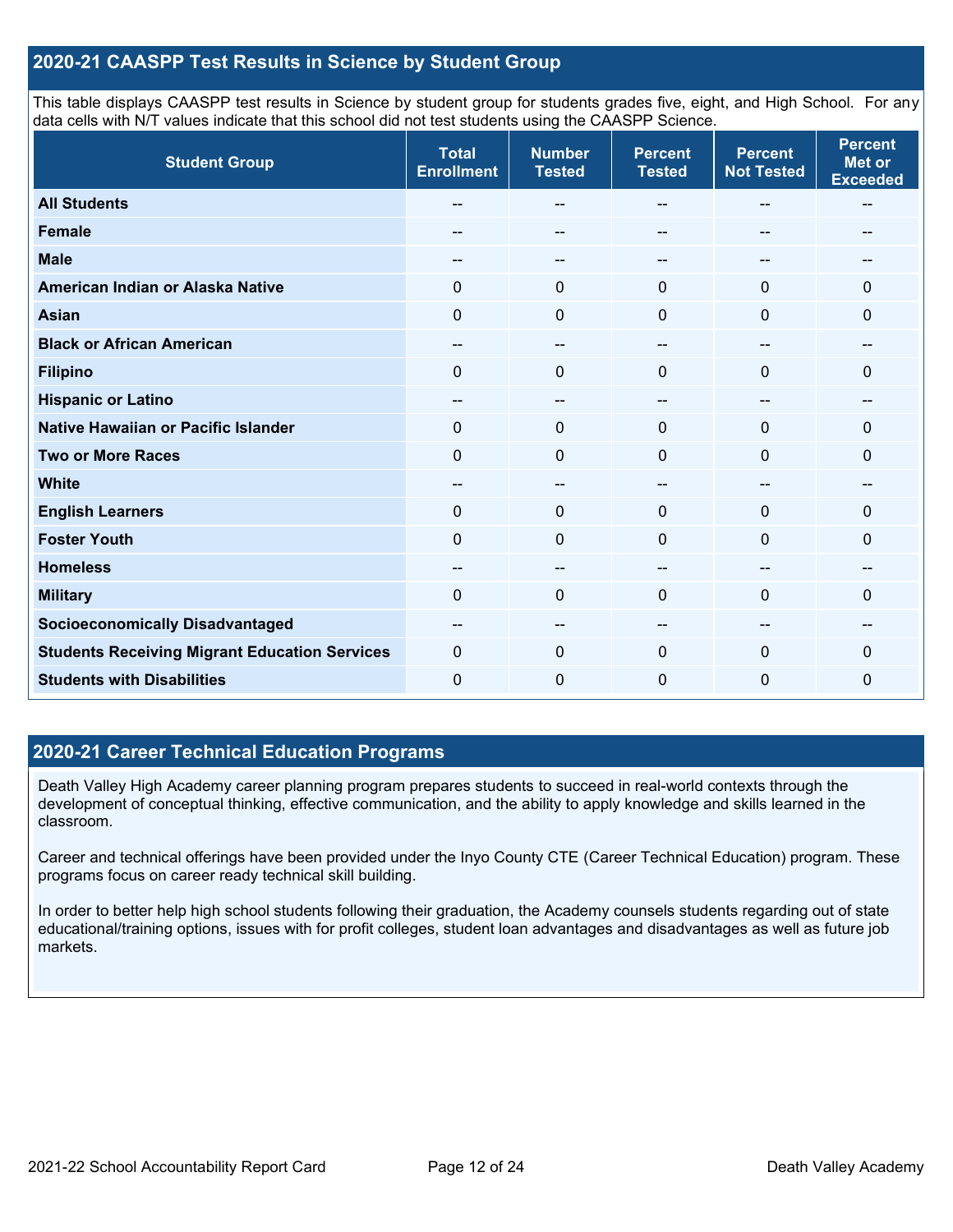#### **2020-21 Career Technical Education (CTE) Participation**

| <b>Measure</b>                                                                                                                    | <b>CTE Program Participation</b> |
|-----------------------------------------------------------------------------------------------------------------------------------|----------------------------------|
| <b>Number of Pupils Participating in CTE</b>                                                                                      |                                  |
| Percent of Pupils that Complete a CTE Program and Earn a High School Diploma                                                      | 0                                |
| Percent of CTE Courses that are Sequenced or Articulated Between the School and<br><b>Institutions of Postsecondary Education</b> | $\Omega$                         |

#### **Course Enrollment/Completion**

This table displays the course enrollment/completion of University of California (UC) and/or California State University (CSU) admission requirements.

| <b>UC/CSU Course Measure</b>                                                | <b>Percent</b> |
|-----------------------------------------------------------------------------|----------------|
| 2020-2021 Pupils Enrolled in Courses Required for UC/CSU Admission          | 100            |
| 2019-2020 Graduates Who Completed All Courses Required for UC/CSU Admission |                |

# **B. Pupil Outcomes State Priority: Other Pupil Outcomes**

The SARC provides the following information relevant to the State priority: Other Pupil Outcomes (Priority 8): Pupil outcomes in the subject area of physical education.

#### **2020-21 California Physical Fitness Test Results**

Due to the COVID-19 crisis, the Physical Fitness Test was suspended during the 2020-2021 school year and therefore no data are reported and each cell in this table is populated with "N/A."

| <b>Grade Level</b> |     | Four of Six Fitness Standards   Five of Six Fitness Standards | Percentage of Students Meeting Percentage of Students Meeting Percentage of Students Meeting<br><b>Six of Six Fitness Standards</b> |
|--------------------|-----|---------------------------------------------------------------|-------------------------------------------------------------------------------------------------------------------------------------|
| Grade 5            | N/A | N/A                                                           | N/A                                                                                                                                 |
| Grade 7            | N/A | N/A                                                           | N/A                                                                                                                                 |
| Grade 9            | N/A | N/A                                                           | N/A                                                                                                                                 |

# **C. Engagement State Priority: Parental Involvement**

The SARC provides the following information relevant to the State priority: Parental Involvement (Priority 3): Efforts the school district makes to seek parent input in making decisions regarding the school district and at each school site.

#### **2021-22 Opportunities for Parental Involvement**

Parent Involvement

Death Valley High Academy greatly benefits from its supportive parents who are an asset to Death Valley Academy and a key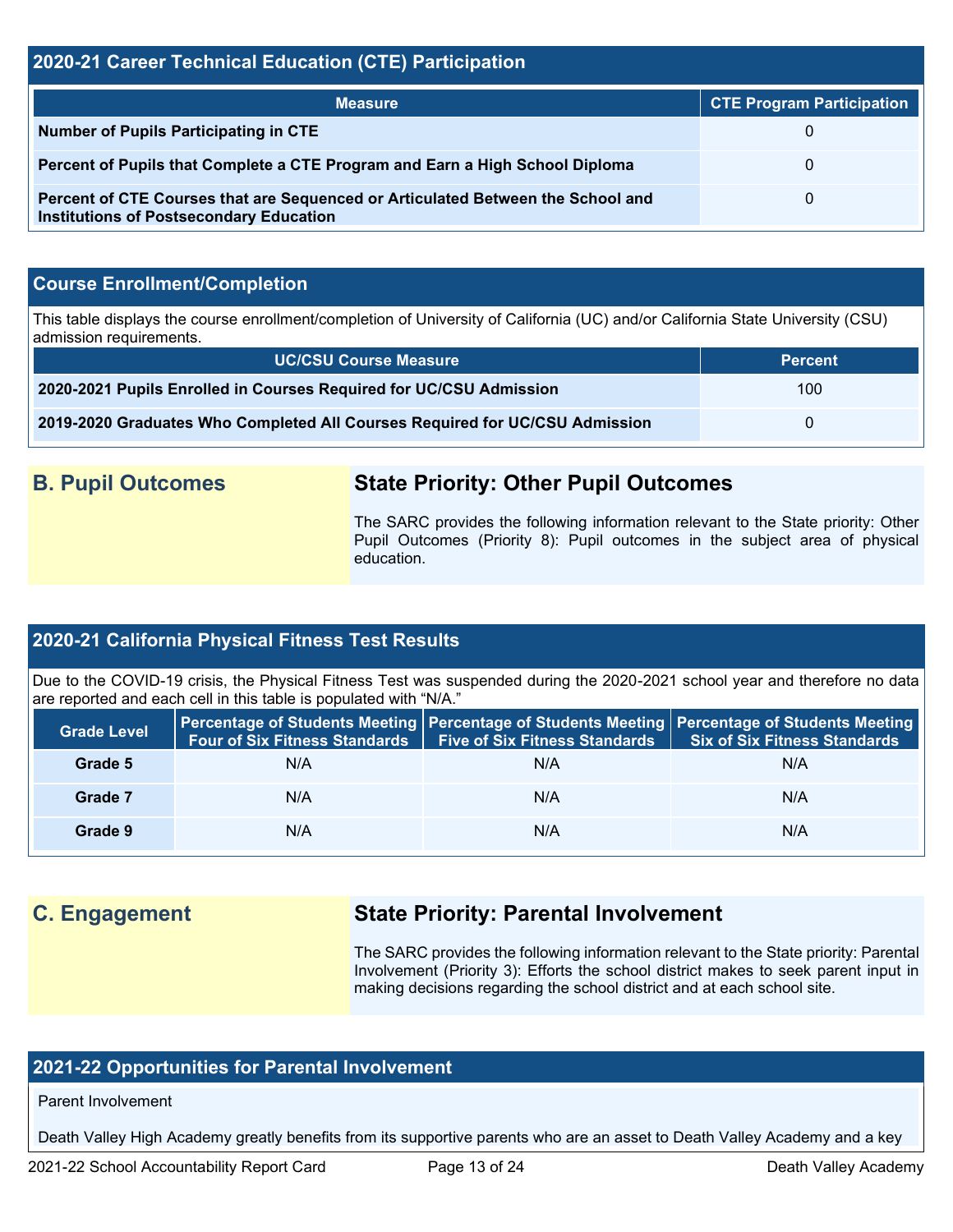#### **2021-22 Opportunities for Parental Involvement**

to our school success. Parents are also welcomed to join in support of school related activities.

#### Contact Information

Parents or community members who wish to participate in leadership teams, school committees, school activities, or become a volunteer may contact Death Valley High Academy at 760.852.4303 or Mr. Hill at chill@deathvalleyschools.org

# **C. Engagement State Priority: Pupil Engagement**

The SARC provides the following information relevant to the State priority: Pupil Engagement (Priority 5):

- High school dropout rates;
- High school graduation rates; and
- Chronic Absenteeism

### **Dropout Rate and Graduation Rate (Four-Year Cohort Rate)**

| <b>Indicator</b>       | <b>School</b><br>2018-19 | <b>School</b><br>$  2019 - 20  $ | School District<br>2020-21 | 2018-19 | <b>District</b><br>2019-20 | <b>District</b><br>2020-21            | State<br>2018-19 | <b>State</b><br>2019-20 | <b>State</b><br>$2020 - 21$ |
|------------------------|--------------------------|----------------------------------|----------------------------|---------|----------------------------|---------------------------------------|------------------|-------------------------|-----------------------------|
| <b>Dropout Rate</b>    | $- -$                    | $- -$                            | --                         | $- -$   | $- -$                      | $\hspace{0.05cm}$ – $\hspace{0.05cm}$ | 9.0              | 8.9                     | 9.4                         |
| <b>Graduation Rate</b> | $- -$                    | $- -$                            | $- -$                      | $- -$   | $- -$                      | $\sim$ $\sim$                         | 84.5             | 84.2                    | 83.6                        |

## **2020-21 Graduation Rate by Student Group (Four-Year Cohort Rate)**

This table displays the 2020-21 graduation rate by student group. For information on the Four-Year Adjusted Cohort Graduation Rate (ACGR), visit the CDE Adjusted Cohort Graduation Rate web page at [www.cde.ca.gov/ds/ad/acgrinfo.asp.](http://www.cde.ca.gov/ds/ad/acgrinfo.asp)

| <b>Student Group</b>                | <b>Number of</b><br><b>Students in Cohort</b> | <b>Number of</b><br><b>Cohort Graduates</b> | <b>Cohort</b><br><b>Graduation Rate</b> |
|-------------------------------------|-----------------------------------------------|---------------------------------------------|-----------------------------------------|
| <b>All Students</b>                 | $- -$                                         | --                                          | $\sim$ $\sim$                           |
| <b>Female</b>                       | $\qquad \qquad -$                             | --                                          | $\hspace{0.05cm}$ – $\hspace{0.05cm}$   |
| <b>Male</b>                         | $- -$                                         | --                                          | --                                      |
| American Indian or Alaska Native    | 0                                             | $\Omega$                                    | 0.00                                    |
| <b>Asian</b>                        | $\mathbf 0$                                   | $\mathbf{0}$                                | 0.00                                    |
| <b>Black or African American</b>    | $\mathbf 0$                                   | 0                                           | 0.00                                    |
| <b>Filipino</b>                     | $\mathbf 0$                                   | 0                                           | 0.00                                    |
| <b>Hispanic or Latino</b>           | $- -$                                         | --                                          | $\overline{\phantom{m}}$                |
| Native Hawaiian or Pacific Islander | $\mathbf{0}$                                  | 0                                           | 0.00                                    |
| <b>Two or More Races</b>            | --                                            | --                                          | --                                      |
| <b>White</b>                        | $- -$                                         | --                                          | $\overline{\phantom{m}}$                |
| <b>English Learners</b>             | 0.0                                           | 0.0                                         | 0.0                                     |
| <b>Foster Youth</b>                 | 0.0                                           | 0.0                                         | 0.0                                     |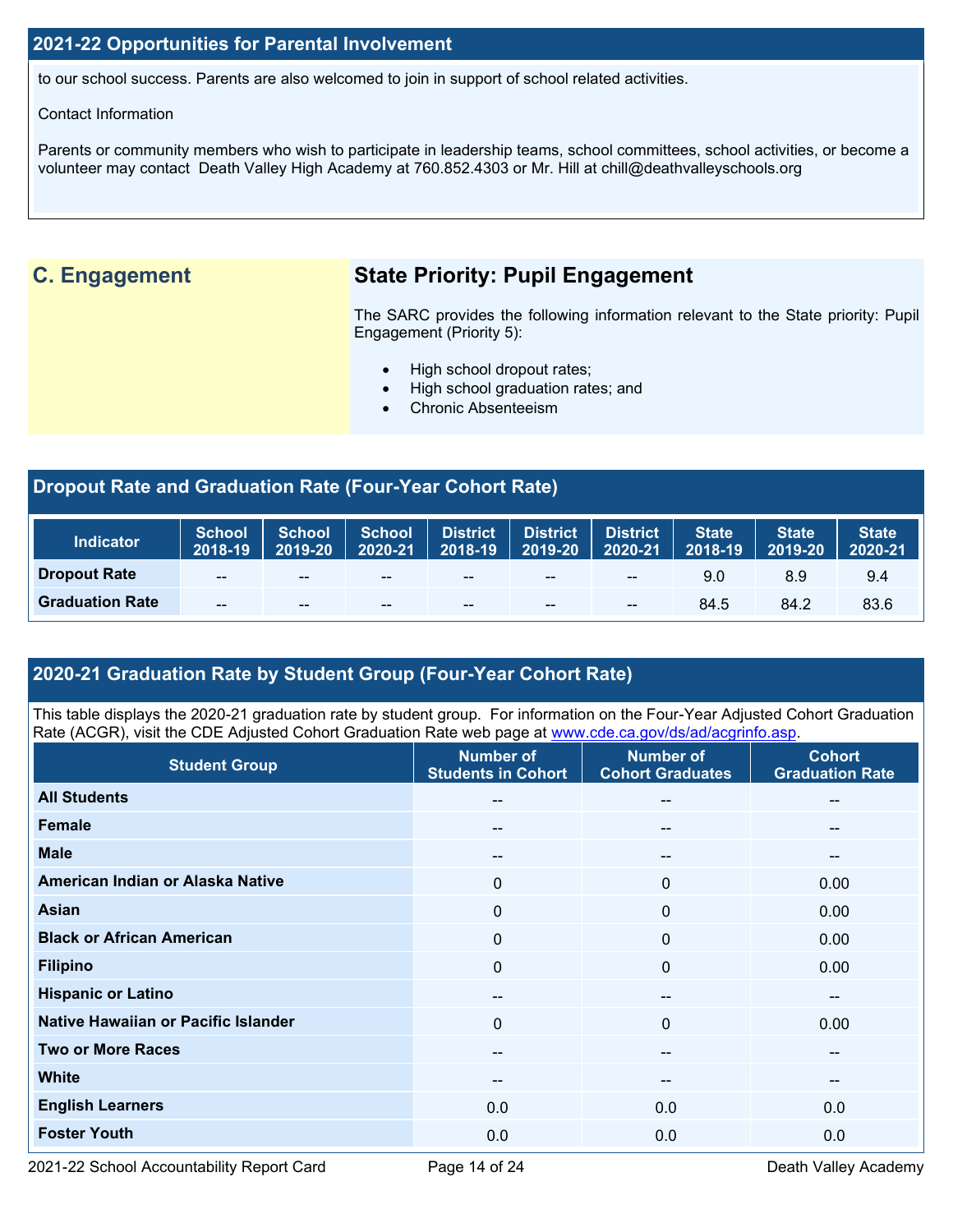| <b>Homeless</b>                                      | 0.0   | 0.0 | 0.0  |
|------------------------------------------------------|-------|-----|------|
| <b>Socioeconomically Disadvantaged</b>               | $- -$ | --  | --   |
| <b>Students Receiving Migrant Education Services</b> | 0.0   | 0.0 | 0.0  |
| <b>Students with Disabilities</b>                    |       |     | 0.00 |

### **2020-21 Chronic Absenteeism by Student Group**

| <b>Student Group</b>                                 | <b>Cumulative</b><br><b>Enrollment</b> | <b>Chronic</b><br><b>Absenteeism</b><br><b>Eligible Enrollment</b> | <b>Chronic</b><br><b>Absenteeism</b><br><b>Count</b> | <b>Chronic</b><br><b>Absenteeism</b><br><b>Rate</b> |
|------------------------------------------------------|----------------------------------------|--------------------------------------------------------------------|------------------------------------------------------|-----------------------------------------------------|
| <b>All Students</b>                                  | 11                                     | 11                                                                 | 1                                                    | 9.1                                                 |
| <b>Female</b>                                        | 5                                      | 5                                                                  | $\Omega$                                             | 0.0                                                 |
| <b>Male</b>                                          | 6                                      | 6                                                                  | 1                                                    | 16.7                                                |
| American Indian or Alaska Native                     | $\Omega$                               | 0                                                                  | $\Omega$                                             | 0.0                                                 |
| <b>Asian</b>                                         | $\Omega$                               | 0                                                                  | $\Omega$                                             | 0.0                                                 |
| <b>Black or African American</b>                     | 2                                      | $\overline{2}$                                                     | $\Omega$                                             | 0.0                                                 |
| <b>Filipino</b>                                      | $\Omega$                               | 0                                                                  | $\Omega$                                             | 0.0                                                 |
| <b>Hispanic or Latino</b>                            | 4                                      | 4                                                                  | $\Omega$                                             | 0.0                                                 |
| Native Hawaiian or Pacific Islander                  | $\Omega$                               | 0                                                                  | 0                                                    | 0.0                                                 |
| <b>Two or More Races</b>                             | 1                                      | 1                                                                  | $\Omega$                                             | 0.0                                                 |
| <b>White</b>                                         | 4                                      | 4                                                                  | $\mathbf{1}$                                         | 25.0                                                |
| <b>English Learners</b>                              | $\Omega$                               | 0                                                                  | $\Omega$                                             | 0.0                                                 |
| <b>Foster Youth</b>                                  | $\Omega$                               | 0                                                                  | $\Omega$                                             | 0.0                                                 |
| <b>Homeless</b>                                      | 1                                      | $\mathbf{1}$                                                       | $\Omega$                                             | 0.0                                                 |
| <b>Socioeconomically Disadvantaged</b>               | 7                                      | 7                                                                  | $\Omega$                                             | 0.0                                                 |
| <b>Students Receiving Migrant Education Services</b> | $\Omega$                               | 0                                                                  | $\Omega$                                             | 0.0                                                 |
| <b>Students with Disabilities</b>                    | 2                                      | $\overline{2}$                                                     | $\Omega$                                             | 0.0                                                 |

# **C. Engagement State Priority: School Climate**

The SARC provides the following information relevant to the State priority: School Climate (Priority 6):

- Pupil suspension rates;
- Pupil expulsion rates; and
- Other local measures on the sense of safety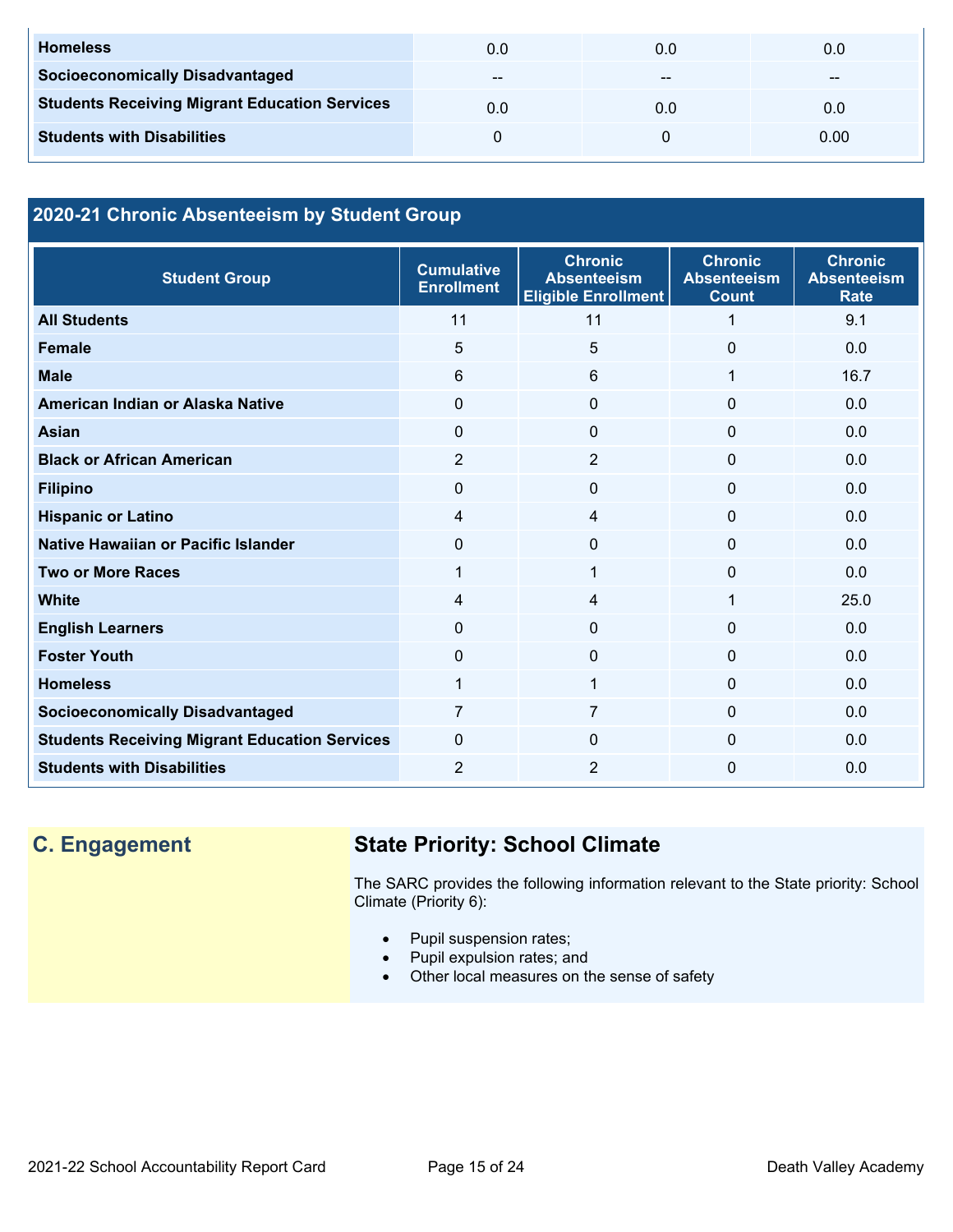#### **Suspensions and Expulsions**

This table displays suspensions and expulsions data collected between July through June, each full school year respectively. Data collected during the 2020-21 school year may not be comparable to earlier years of this collection due to differences in learning mode instruction in response to the COVID-19 pandemic.

| <b>Subject</b>     | <b>School</b><br>2018-19 | <b>School</b><br>2020-21 | <b>District</b><br>2018-19 | <b>District</b><br>2020-21 | <b>State</b><br>2018-19 | <b>State</b><br>2020-21 |
|--------------------|--------------------------|--------------------------|----------------------------|----------------------------|-------------------------|-------------------------|
| <b>Suspensions</b> | 0.00                     | 0.00                     | 0.00                       | 0.00                       | 3.47                    | 0.20                    |
| <b>Expulsions</b>  | 0.00                     | 0.00                     | 0.00                       | 0.00                       | 0.08                    | 0.00                    |

This table displays suspensions and expulsions data collected between July through February, partial school year due to the COVID-19 pandemic. The 2019-2020 suspensions and expulsions rate data are not comparable to other year data because the 2019-2020 school year is a partial school year due to the COVID-19 crisis. As such, it would be inappropriate to make any comparisons in rates of suspensions and expulsions in the 2019-2020 school year compared to other school years.

| <b>Subject</b>     | <b>School</b><br>2019-20 | <b>District</b><br>2019-20 | <b>State</b><br>2019-20 |
|--------------------|--------------------------|----------------------------|-------------------------|
| <b>Suspensions</b> | 0.00                     | 0.00                       | 2.45                    |
| <b>Expulsions</b>  | 0.00                     | 0.00                       | 0.05                    |

#### **2020-21 Suspensions and Expulsions by Student Group**

| <b>Student Group</b>                                 | <b>Suspensions Rate</b> | <b>Expulsions Rate</b> |
|------------------------------------------------------|-------------------------|------------------------|
| <b>All Students</b>                                  | 0.00                    | 0.00                   |
| <b>Female</b>                                        | 0.00                    | 0.00                   |
| <b>Male</b>                                          | 0.00                    | 0.00                   |
| American Indian or Alaska Native                     | 0.00                    | 0.00                   |
| <b>Asian</b>                                         | 0.00                    | 0.00                   |
| <b>Black or African American</b>                     | 0.00                    | 0.00                   |
| <b>Filipino</b>                                      | 0.00                    | 0.00                   |
| <b>Hispanic or Latino</b>                            | 0.00                    | 0.00                   |
| Native Hawaiian or Pacific Islander                  | 0.00                    | 0.00                   |
| <b>Two or More Races</b>                             | 0.00                    | 0.00                   |
| <b>White</b>                                         | 0.00                    | 0.00                   |
| <b>English Learners</b>                              | 0.00                    | 0.00                   |
| <b>Foster Youth</b>                                  | 0.00                    | 0.00                   |
| <b>Homeless</b>                                      | 0.00                    | 0.00                   |
| <b>Socioeconomically Disadvantaged</b>               | 0.00                    | 0.00                   |
| <b>Students Receiving Migrant Education Services</b> | 0.00                    | 0.00                   |
| <b>Students with Disabilities</b>                    | 0.00                    | 0.00                   |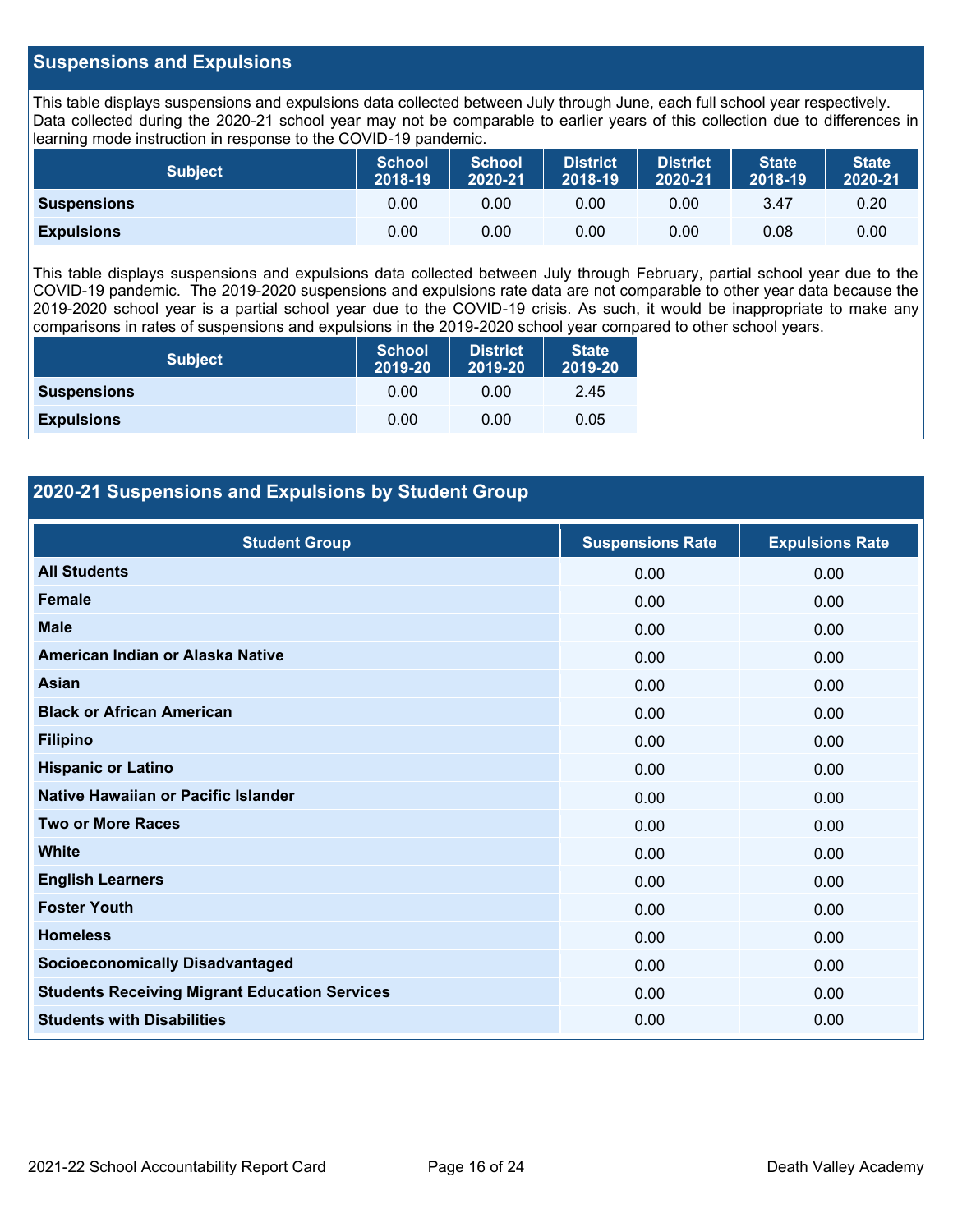#### **2021-22 School Safety Plan**

Safely of students and staff is a primary concern of Death Valley High Academy. The school is always in compliance with all laws, rules, and regulations pertaining to hazardous materials and state earthquake standards. The School Site Safety plan was last reviewed and updated on January 19, 2021 by the District Safety Committee. All revisions were communicated to both the classified and certificated staff. The school's disaster preparedness plan includes steps for ensuring student and staff safety during a disaster. Students are supervised before and after school and at lunch by (certificated/classified staff and the principal). There is a designated area for student drop off and pick up. All visitors must check in with the office when they arrive on campus. As part of the school safety plan there is a new section covering Covid safety adopted by the Board of Trustees January 19, 2021.

#### **2018-19 Secondary Average Class Size and Class Size Distribution**

This table displays the 2018-19 average class size and class size distribution. The columns titled "Number of Classes" indicates how many classes fall into each size category (a range of total students per classroom). At the secondary school level, this information is reported by subject area rather than grade level.

| <b>Subject</b>               | <b>Average</b><br><b>Class</b><br><b>Size</b> | 1-22 Students  | Number of Classes with   Number of Classes with<br>23-32 Students | <b>Number of Classes with</b><br>33+ Students |
|------------------------------|-----------------------------------------------|----------------|-------------------------------------------------------------------|-----------------------------------------------|
| <b>English Language Arts</b> | 4                                             |                |                                                                   |                                               |
| <b>Mathematics</b>           | 3                                             | $\overline{4}$ |                                                                   |                                               |
| <b>Science</b>               | 4                                             | っ              |                                                                   |                                               |
| <b>Social Science</b>        | 3                                             | 3              |                                                                   |                                               |

#### **2019-20 Secondary Average Class Size and Class Size Distribution**

This table displays the 2019-20 average class size and class size distribution. The columns titled "Number of Classes" indicates how many classes fall into each size category (a range of total students per classroom). At the secondary school level, this information is reported by subject area rather than grade level.

| <b>Subject</b>               | <b>Average</b><br><b>Class</b><br><b>Size</b> | 1-22 Students | Number of Classes with   Number of Classes with  <br>23-32 Students | Number of Classes with<br>33+ Students |
|------------------------------|-----------------------------------------------|---------------|---------------------------------------------------------------------|----------------------------------------|
| <b>English Language Arts</b> | 2                                             | 6             |                                                                     |                                        |
| <b>Mathematics</b>           |                                               | 3             |                                                                     |                                        |
| <b>Science</b>               | 2                                             | 3             |                                                                     |                                        |
| <b>Social Science</b>        | 2                                             | 4             |                                                                     |                                        |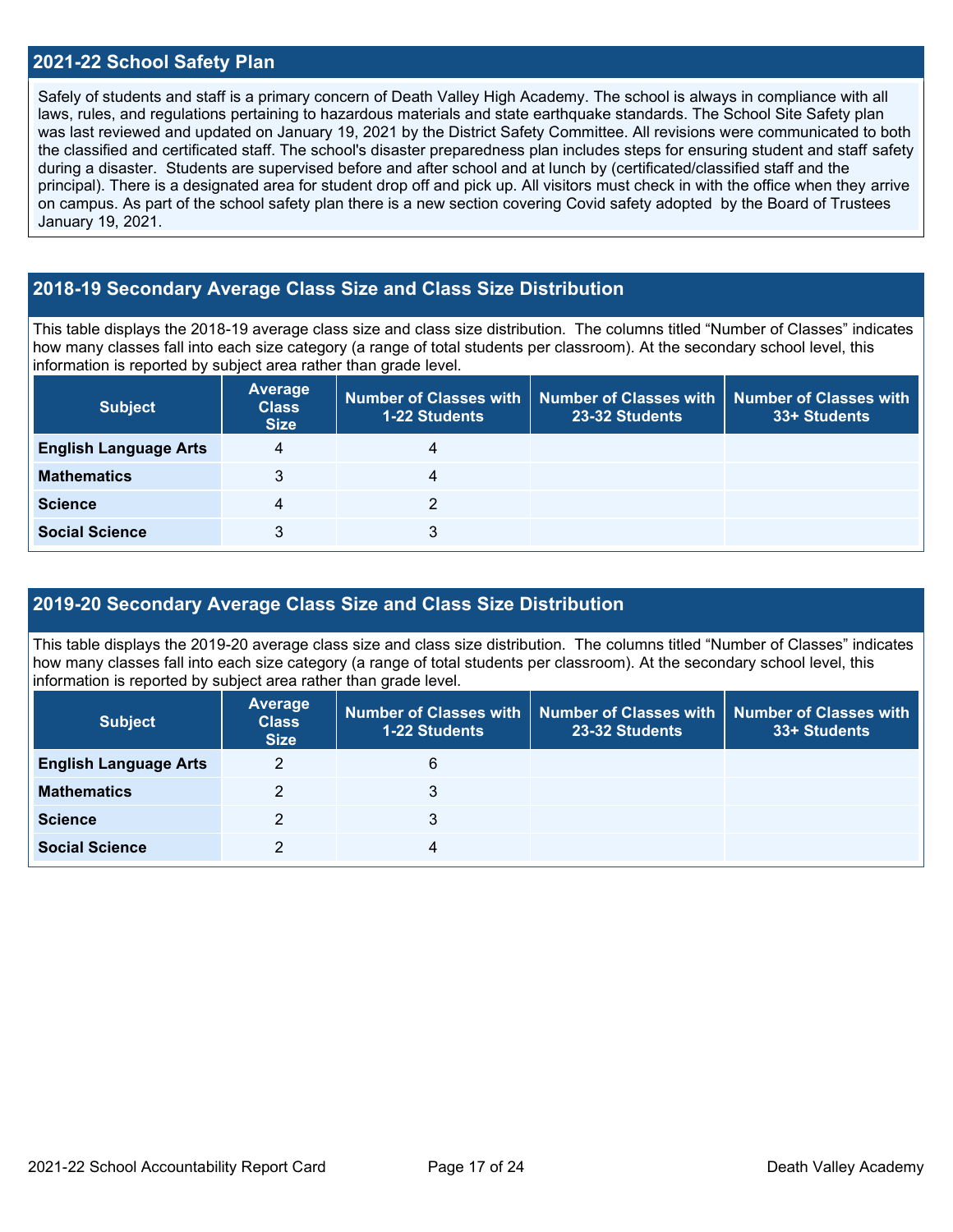#### **2020-21 Secondary Average Class Size and Class Size Distribution**

This table displays the 2020-21 average class size and class size distribution. The columns titled "Number of Classes" indicates how many classes fall into each size category (a range of total students per classroom). At the secondary school level, this information is reported by subject area rather than grade level.

| <b>Subject</b>               | <b>Average</b><br><b>Class</b><br><b>Size</b> | <b>1-22 Students</b> | Number of Classes with   Number of Classes with  <br>23-32 Students | Number of Classes with<br>33+ Students |
|------------------------------|-----------------------------------------------|----------------------|---------------------------------------------------------------------|----------------------------------------|
| <b>English Language Arts</b> | 3                                             | 3                    |                                                                     |                                        |
| <b>Mathematics</b>           | 2                                             | 3                    |                                                                     |                                        |
| <b>Science</b>               | 4                                             |                      |                                                                     |                                        |
| <b>Social Science</b>        |                                               | 6                    |                                                                     |                                        |

#### **2020-21 Ratio of Pupils to Academic Counselor**

This table displays the ratio of pupils to Academic Counselor. One full time equivalent (FTE) equals one staff member working full time; one FTE could also represent two staff members who each work 50 percent of full time.

| <b>Title</b>                        | <b>Ratio</b> |
|-------------------------------------|--------------|
| <b>Pupils to Academic Counselor</b> | 5 to .15     |

### **2020-21 Student Support Services Staff**

This table displays the number of FTE support staff assigned to this school. One full time equivalent (FTE) equals one staff member working full time; one FTE could also represent two staff members who each work 50 percent of full time.

| <b>Title</b>                                                         | <b>Number of FTE Assigned to School</b> |
|----------------------------------------------------------------------|-----------------------------------------|
| <b>Counselor (Academic, Social/Behavioral or Career Development)</b> | .15                                     |
| Library Media Teacher (Librarian)                                    | $\mathbf{0}$                            |
| <b>Library Media Services Staff (Paraprofessional)</b>               | $\mathbf{0}$                            |
| <b>Psychologist</b>                                                  | $\mathbf{0}$                            |
| <b>Social Worker</b>                                                 | 0                                       |
| <b>Speech/Language/Hearing Specialist</b>                            | $\mathbf{0}$                            |
| <b>Resource Specialist (non-teaching)</b>                            | 0                                       |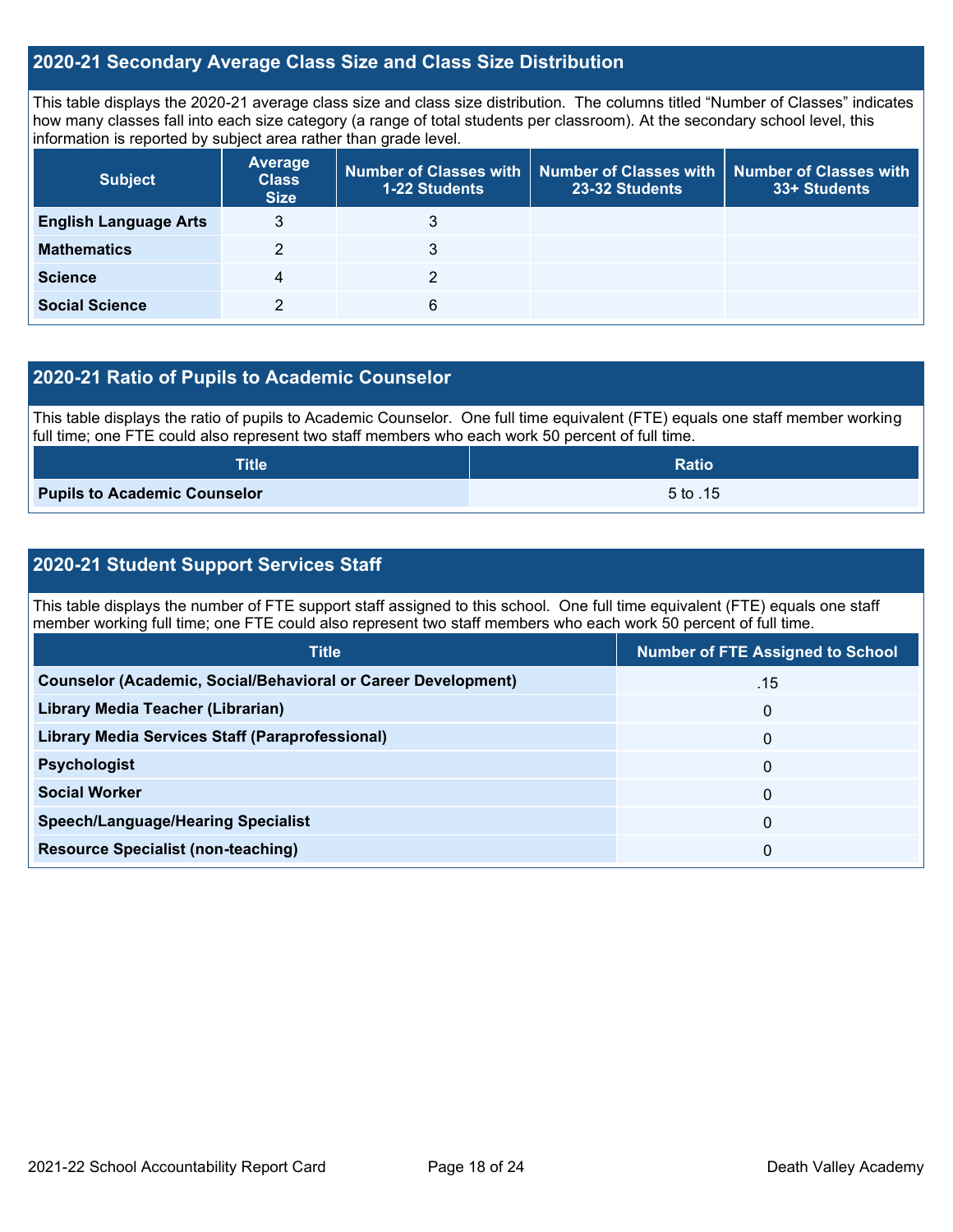#### **2019-20 Expenditures Per Pupil and School Site Teacher Salaries**

This table displays the 2019-20 expenditures per pupil and average teach salary for this school. Cells with N/A values do not require data.

| <b>Level</b>                                         | <b>Total</b><br><b>Expenditures</b><br><b>Per Pupil</b> | <b>Expenditures</b><br><b>Per Pupil</b><br>(Restricted) | <b>Expenditures</b><br><b>Per Pupil</b><br>(Unrestricted) | <b>Average</b><br><b>Teacher</b><br><b>Salary</b> |
|------------------------------------------------------|---------------------------------------------------------|---------------------------------------------------------|-----------------------------------------------------------|---------------------------------------------------|
| <b>School Site</b>                                   | \$45,562.21                                             | \$6,340.21.                                             | \$39,222.00                                               | \$61,826                                          |
| <b>District</b>                                      | N/A                                                     | N/A                                                     | $\overline{\phantom{m}}$                                  |                                                   |
| <b>Percent Difference - School Site and District</b> | N/A                                                     | N/A                                                     | $- -$                                                     | 1.9                                               |
| <b>State</b>                                         |                                                         |                                                         | \$8.444                                                   | \$71.544                                          |
| <b>Percent Difference - School Site and State</b>    | N/A                                                     | N/A                                                     | 129.1                                                     | $-14.6$                                           |

### **2020-21 Types of Services Funded**

In addition to general state funding, Death Valley High Academy receives funding provided by the lnyo County Superintendent of Schools for CTE (Career Technical Education Programs). REAP funding has been a welcomed financial adjunct to the high school's program. Contract with Tiny Eye implemented so as to meet speech needs of high school students.

#### **2019-20 Teacher and Administrative Salaries**

This table displays the 2019-20 Teacher and Administrative salaries. For detailed information on salaries, see the CDE Certification Salaries & Benefits web page at [http://www.cde.ca.gov/ds/fd/cs/.](http://www.cde.ca.gov/ds/fd/cs/)

| Category                                             | <b>District</b><br><b>Amount</b> | <b>State Average</b><br>for Districts<br>in Same Category |
|------------------------------------------------------|----------------------------------|-----------------------------------------------------------|
| <b>Beginning Teacher Salary</b>                      | \$43,279                         | \$45,813                                                  |
| <b>Mid-Range Teacher Salary</b>                      | \$61,349                         | \$70,720                                                  |
| <b>Highest Teacher Salary</b>                        | \$85,789                         | \$93,973                                                  |
| <b>Average Principal Salary (Elementary)</b>         |                                  | \$111,613                                                 |
| <b>Average Principal Salary (Middle)</b>             |                                  | \$119,477                                                 |
| <b>Average Principal Salary (High)</b>               |                                  | \$120,270                                                 |
| <b>Superintendent Salary</b>                         | \$46,000                         | \$150,704                                                 |
| <b>Percent of Budget for Teacher Salaries</b>        | 18%                              | 29%                                                       |
| <b>Percent of Budget for Administrative Salaries</b> | $4\%$                            | 6%                                                        |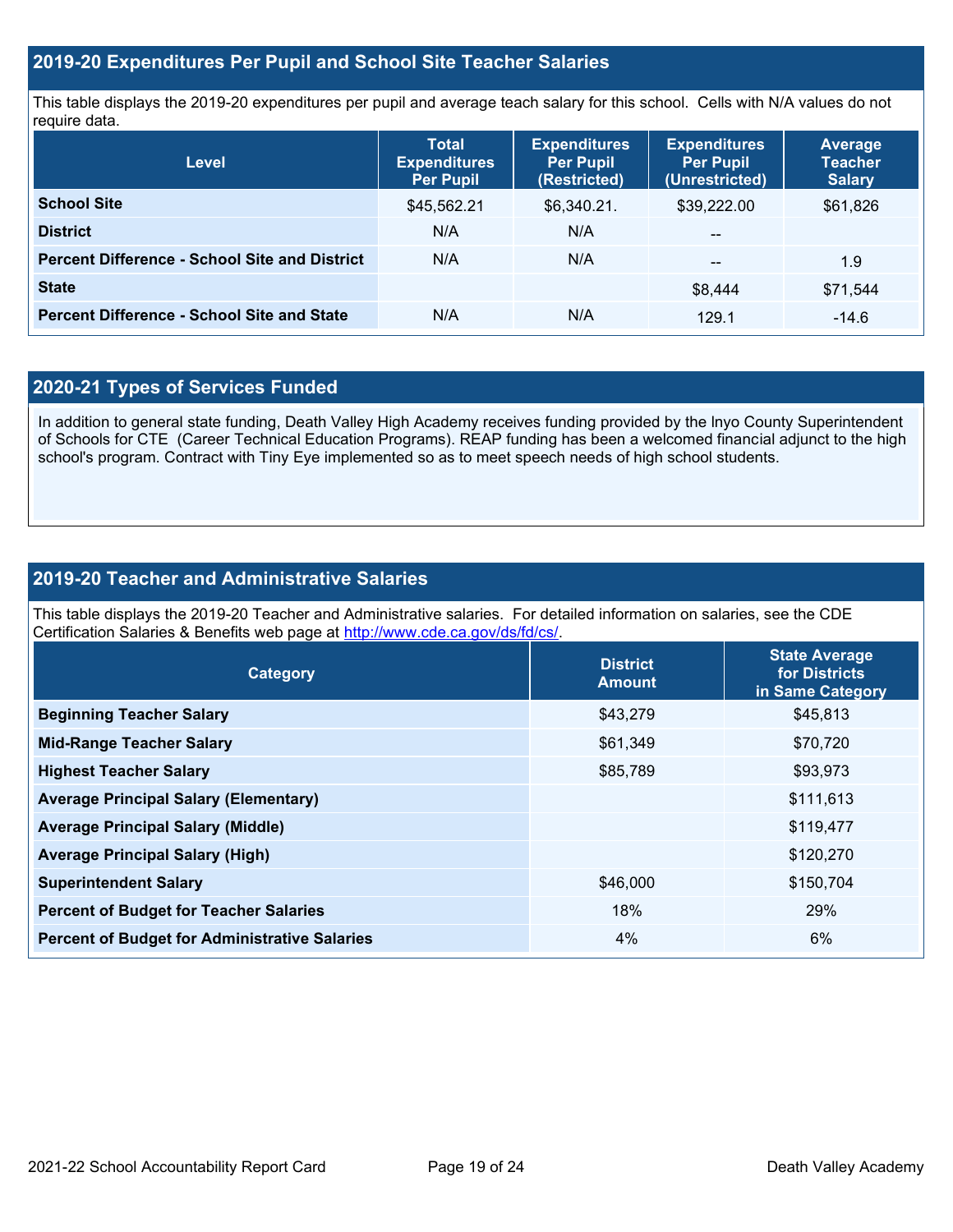#### **2020-21 Advanced Placement (AP) Courses**

This table displays the percent of student in AP courses at this school.

#### **Percent of Students in AP Courses**

This table displays the number of AP courses offered at this school where there are student course enrollments of at least one student.

| <b>Subject</b>                  | <b>Number of AP Courses Offered</b> |
|---------------------------------|-------------------------------------|
| <b>Computer Science</b>         | 0                                   |
| <b>English</b>                  | 0                                   |
| <b>Fine and Performing Arts</b> | 0                                   |
| <b>Foreign Language</b>         | 0                                   |
| <b>Mathematics</b>              | 0                                   |
| <b>Science</b>                  | 0                                   |
| <b>Social Science</b>           | 0                                   |
| <b>Total AP Courses Offered</b> | 0                                   |

#### **Professional Development**

the District sets aside 3 professional development days per school year.

Staff development for the current year has focused on reintegrating students into "in school" learning as well as meeting the needs of distance learners. In addition attention is being paid to addressing special needs students as well as planning future extracurricular and other programs offered during the summer and school year. Support from the Inyo County Superintendent of Schools office is welcomed as are online training opportunities. While money for workshops and conferences is available it is difficult for teachers to travel long distances and for the Principal to address the lack of substitute teachers.

Teacher principal meetings and coaching are important components of our teacher support program.

Death Valley Unified offers programs to assist teachers with online classes leading to additional credentials in areas of district need. .

| This table displays the number of school days dedicated to staff development and continuous improvement. |  |                             |  |  |
|----------------------------------------------------------------------------------------------------------|--|-----------------------------|--|--|
| <b>Subiect</b>                                                                                           |  | 2019-20   2020-21   2021-22 |  |  |
| Number of school days dedicated to Staff Development and Continuous Improvement                          |  |                             |  |  |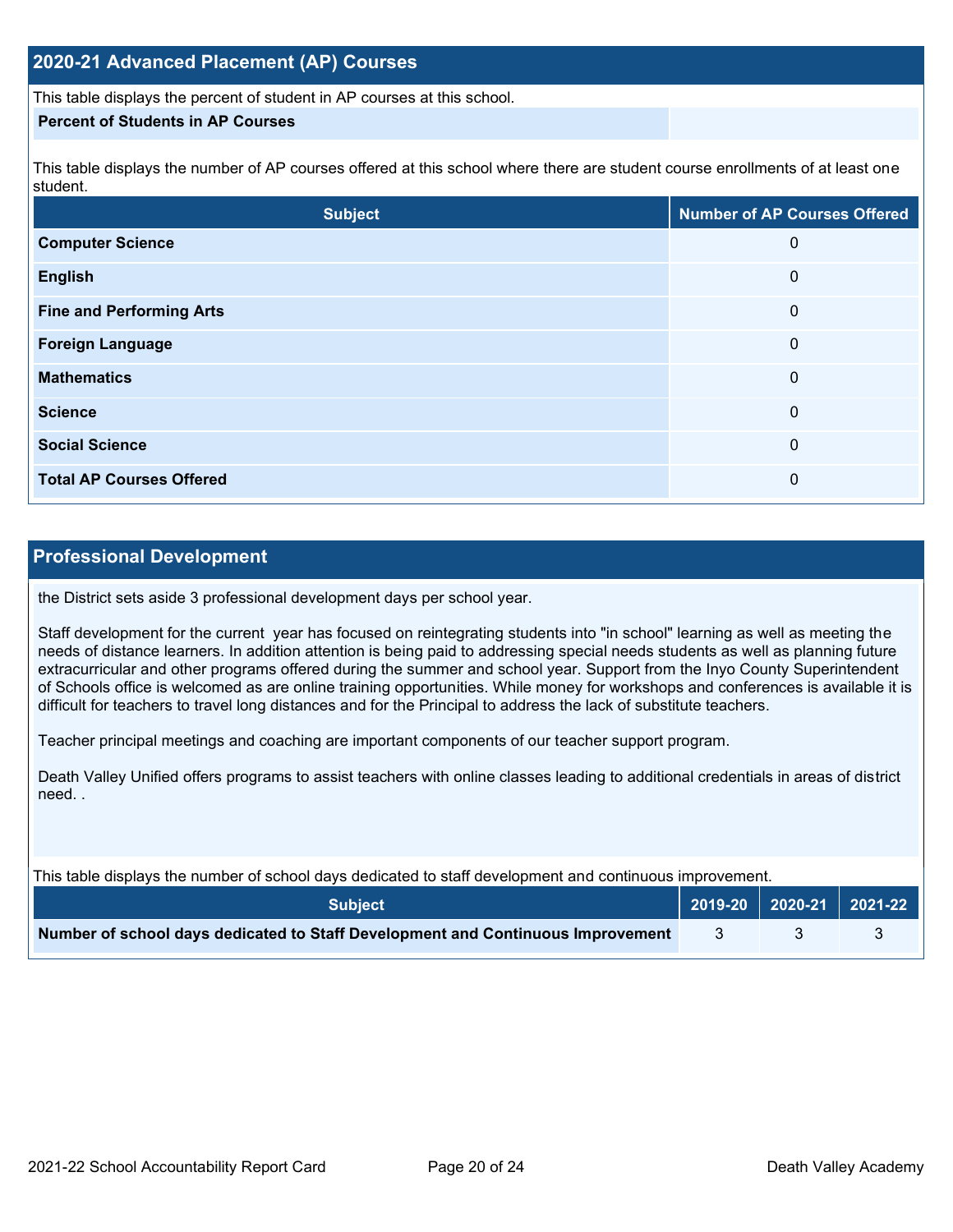# **Death Valley Unified School District 2020-21 Local Accountability Report Card (LARC) Addendum**

# **Local Accountability Report Card (LARC) Addendum**

**2020-21 Local Accountability Report Card (LARC) Addendum Overview**



On July 14, 2021, the California State Board of Education (SBE) determined that the California Department of Education (CDE) will use the SARC as the mechanism to conduct a one-time data collection of the LEA-level aggregate test results of all school's local assessments administered during the 2020–2021 school year in order to meet the federal Every Students Succeeds Act (ESSA) reporting requirement for the Local Educational Agency Accountability Report Cards (LARCs).

Each local educational agency (LEA) is responsible for preparing and posting their annual LARC in accordance with the federal ESSA. As a courtesy, the CDE prepares and posts the LARCs on behalf of all LEAs.

Only for the 2020–2021 school year and the 2020–2021 LARCs, LEAs are required to report their aggregate local assessments test results at the LEA-level to the CDE by populating the tables below via the SARC. These data will be used to meet the LEAs' federal requirement for their LARCs. Note that it is the responsibility of the school and LEA to ensure that all student privacy and suppression rules are in place when reporting data in Tables 3 and 4 in the Addendum, as applicable.

The tables below are not part of the SBE approved 2020–2021 SARC template but rather are the mechanism by which these required data will be collected from LEAs.

For purposes of the LARC and the following tables, an LEA is defined as a school district, a county office of education, or a direct funded charter school.

| <b>2021-22 District Contact Information</b> |                                      |  |  |  |
|---------------------------------------------|--------------------------------------|--|--|--|
| <b>District Name</b>                        | Death Valley Unified School District |  |  |  |
| <b>Phone Number</b>                         | (760) 852-4303                       |  |  |  |
| Superintendent                              | Mr. Jim Copeland                     |  |  |  |
| <b>Email Address</b>                        | jcopeland@deathvalleyschools.org     |  |  |  |
| <b>District Website Address</b>             | deathvalleyschools.org               |  |  |  |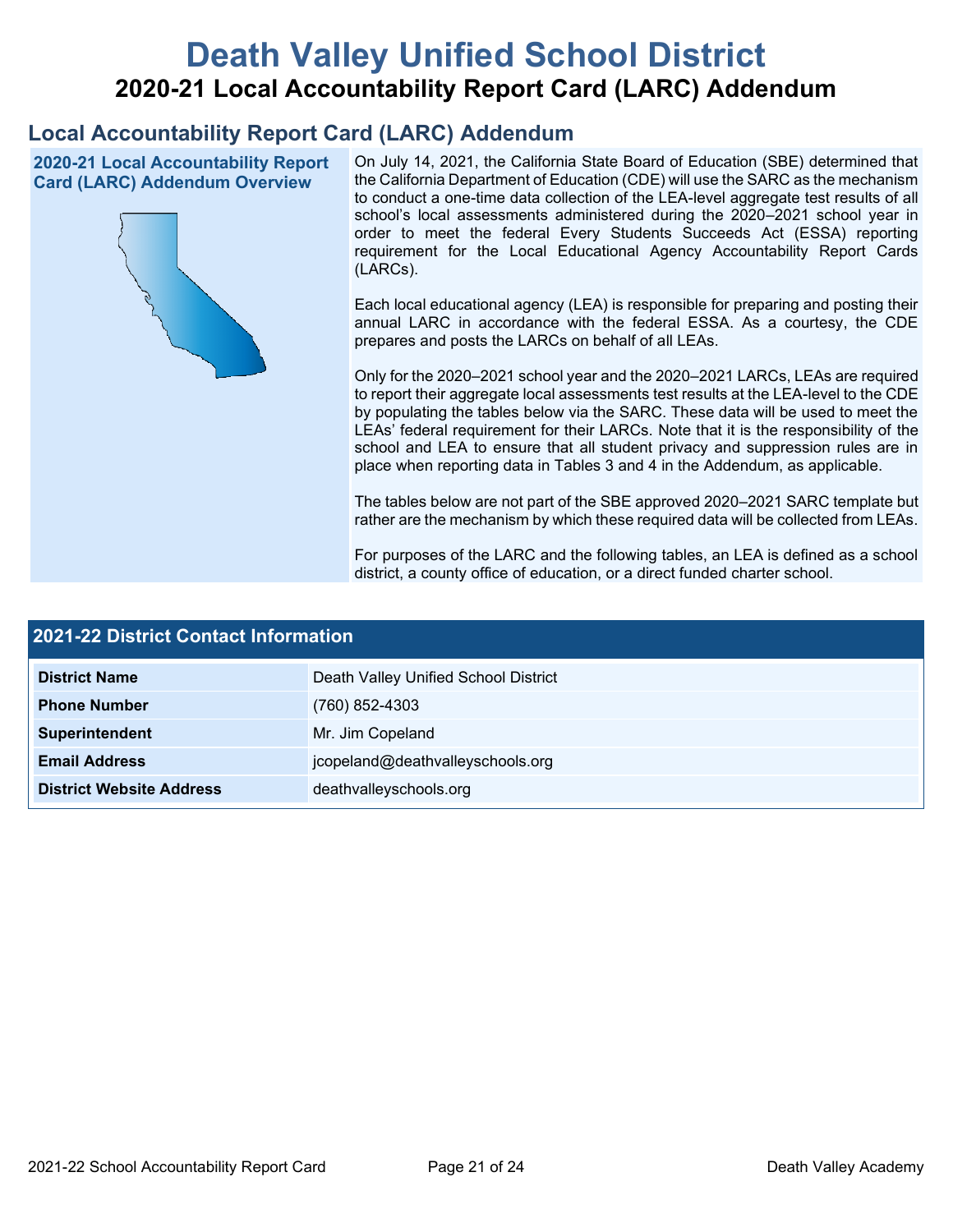### **2020-21 CAASPP Test Results in ELA by Student Group**

This table displays CAASPP test results in ELA by student group for students grades three through eight and grade eleven taking and completing a state-administered assessment. The CDE will populate this table for schools in cases where the school administered the CAASPP assessment. In cases where the school administered a local assessment instead of CAASPP, the CDE will populate this table with "NT" values, meaning this school did not test students using the CAASPP. See the local assessment(s) table for more information.

| <b>CAASPP</b><br><b>Student Groups</b>               | <b>CAASPP</b><br><b>Total</b><br><b>Enrollment</b> | <b>CAASPP</b><br><b>Number</b><br><b>Tested</b> | <b>CAASPP</b><br><b>Percent</b><br><b>Tested</b> | <b>CAASPP</b><br><b>Percent</b><br><b>Not Tested</b> | <b>CAASPP</b><br><b>Percent</b><br><b>Met or</b><br><b>Exceeded</b> |
|------------------------------------------------------|----------------------------------------------------|-------------------------------------------------|--------------------------------------------------|------------------------------------------------------|---------------------------------------------------------------------|
| <b>All Students</b>                                  | 11                                                 | 6                                               | 54.55                                            | 45.45                                                | --                                                                  |
| <b>Female</b>                                        | --                                                 | $\sim$                                          | --                                               | --                                                   | --                                                                  |
| <b>Male</b>                                          | --                                                 | $\overline{\phantom{m}}$                        | --                                               | $\sim$                                               | --                                                                  |
| American Indian or Alaska Native                     | $\Omega$                                           | $\pmb{0}$                                       | $\mathbf{0}$                                     | $\mathbf 0$                                          | $\Omega$                                                            |
| <b>Asian</b>                                         | $\mathbf{0}$                                       | $\mathbf 0$                                     | $\mathbf{0}$                                     | $\Omega$                                             | 0                                                                   |
| <b>Black or African American</b>                     | $\qquad \qquad -$                                  | $\overline{\phantom{m}}$                        | --                                               | $\sim$                                               | --                                                                  |
| <b>Filipino</b>                                      | $\Omega$                                           | $\mathbf 0$                                     | $\mathbf{0}$                                     | $\Omega$                                             | $\Omega$                                                            |
| <b>Hispanic or Latino</b>                            | --                                                 | $\overline{\phantom{m}}$                        | $\overline{\phantom{a}}$                         | $\sim$                                               | --                                                                  |
| Native Hawaiian or Pacific Islander                  | $\Omega$                                           | $\pmb{0}$                                       | $\mathbf 0$                                      | $\overline{0}$                                       | 0                                                                   |
| <b>Two or More Races</b>                             | --                                                 | $\sim$                                          | --                                               | --                                                   | --                                                                  |
| <b>White</b>                                         |                                                    | --                                              | --                                               | --                                                   |                                                                     |
| <b>English Learners</b>                              | --                                                 | --                                              |                                                  |                                                      |                                                                     |
| <b>Foster Youth</b>                                  | $\Omega$                                           | $\mathbf 0$                                     | $\mathbf{0}$                                     | $\Omega$                                             | 0                                                                   |
| <b>Homeless</b>                                      | --                                                 | --                                              | --                                               |                                                      |                                                                     |
| <b>Military</b>                                      | $\Omega$                                           | $\mathbf 0$                                     | $\Omega$                                         | $\Omega$                                             | 0                                                                   |
| <b>Socioeconomically Disadvantaged</b>               | --                                                 | --                                              |                                                  | --                                                   |                                                                     |
| <b>Students Receiving Migrant Education Services</b> | $\Omega$                                           | $\mathbf 0$                                     | $\Omega$                                         | $\mathbf{0}$                                         | 0                                                                   |
| <b>Students with Disabilities</b>                    | $- -$                                              | $\overline{\phantom{m}}$                        | --                                               | --                                                   | --                                                                  |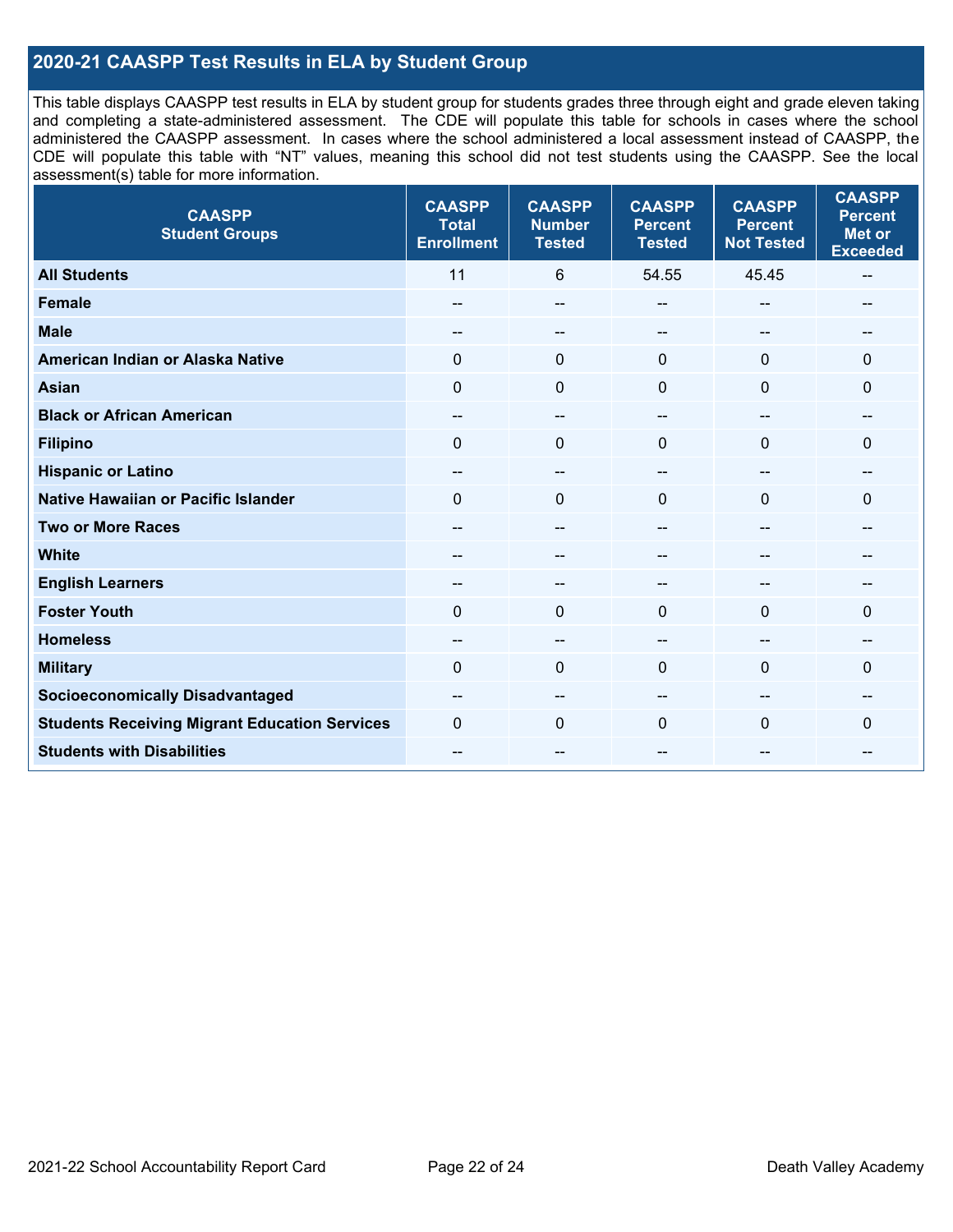#### **2020-21 CAASPP Test Results in Math by Student Group**

This table displays CAASPP test results in Math by student group for students grades three through eight and grade eleven taking and completing a state-administered assessment. The CDE will populate this table for schools in cases where the school administered the CAASPP assessment. In cases where the school administered a local assessment instead of CAASPP, the CDE will populate this table with "NT" values, meaning this school did not test students using the CAASPP. See the local assessment(s) table for more information.

| <b>CAASPP</b><br><b>Student Groups</b>               | <b>CAASPP</b><br><b>Total</b><br><b>Enrollment</b> | <b>CAASPP</b><br><b>Number</b><br><b>Tested</b> | <b>CAASPP</b><br><b>Percent</b><br><b>Tested</b> | <b>CAASPP</b><br><b>Percent</b><br><b>Not Tested</b> | <b>CAASPP</b><br><b>Percent</b><br><b>Met or</b><br><b>Exceeded</b> |
|------------------------------------------------------|----------------------------------------------------|-------------------------------------------------|--------------------------------------------------|------------------------------------------------------|---------------------------------------------------------------------|
| <b>All Students</b>                                  | 11                                                 | 6                                               | 54.55                                            | 45.45                                                | $\hspace{0.05cm}$                                                   |
| <b>Female</b>                                        | --                                                 | --                                              | --                                               | --                                                   |                                                                     |
| <b>Male</b>                                          | $\overline{a}$                                     | --                                              | --                                               | $\overline{a}$                                       | --                                                                  |
| American Indian or Alaska Native                     | $\Omega$                                           | $\mathbf 0$                                     | $\mathbf 0$                                      | $\Omega$                                             | $\mathbf 0$                                                         |
| <b>Asian</b>                                         | $\mathbf 0$                                        | 0                                               | $\mathbf 0$                                      | 0                                                    | 0                                                                   |
| <b>Black or African American</b>                     | --                                                 | $\hspace{0.05cm}$ – $\hspace{0.05cm}$           | --                                               | $\overline{a}$                                       | --                                                                  |
| <b>Filipino</b>                                      | $\Omega$                                           | 0                                               | $\mathbf 0$                                      | 0                                                    | 0                                                                   |
| <b>Hispanic or Latino</b>                            | $\overline{\phantom{a}}$                           | $-$                                             | $\overline{\phantom{a}}$                         | --                                                   | $\hspace{0.05cm}$ – $\hspace{0.05cm}$                               |
| <b>Native Hawaiian or Pacific Islander</b>           | $\Omega$                                           | $\mathbf 0$                                     | $\mathbf 0$                                      | $\Omega$                                             | 0                                                                   |
| <b>Two or More Races</b>                             | $\overline{a}$                                     | --                                              |                                                  |                                                      | --                                                                  |
| <b>White</b>                                         | $- -$                                              | --                                              | $\overline{\phantom{m}}$                         |                                                      | --                                                                  |
| <b>English Learners</b>                              |                                                    | --                                              |                                                  |                                                      |                                                                     |
| <b>Foster Youth</b>                                  | $\Omega$                                           | 0                                               | $\mathbf 0$                                      | $\Omega$                                             | $\Omega$                                                            |
| <b>Homeless</b>                                      | --                                                 | --                                              | --                                               | --                                                   |                                                                     |
| <b>Military</b>                                      | 0                                                  | 0                                               | $\mathbf{0}$                                     | 0                                                    | 0                                                                   |
| <b>Socioeconomically Disadvantaged</b>               | $- -$                                              | --                                              | --                                               | --                                                   | $- -$                                                               |
| <b>Students Receiving Migrant Education Services</b> | $\Omega$                                           | 0                                               | $\Omega$                                         | $\Omega$                                             | 0                                                                   |
| <b>Students with Disabilities</b>                    | $- -$                                              | --                                              | --                                               | --                                                   | --                                                                  |

#### **2020-21 Local Assessment Test Results in ELA by Student Group**

This table displays Local Assessment test results in ELA by student group for students grades three through eight and grade eleven. LEAs/schools will populate this table for schools in cases where the school administered a local assessment. In cases where the school administered the CAASPP assessment, LEAs/schools will populate this table with "N/A" values in all cells, meaning this table is Not Applicable for this school.

| N/A<br><b>Student Groups</b>                                                               | <b>N/A</b><br><b>Total</b><br><b>Enrollment</b> | N/A<br><b>Number</b><br><b>Tested</b> | N/A<br><b>Percent</b><br><b>Tested</b> | N/A<br><b>Percent</b><br><b>Not Tested</b> | N/A<br><b>Percent</b><br>At or Above<br>Grade Level |
|--------------------------------------------------------------------------------------------|-------------------------------------------------|---------------------------------------|----------------------------------------|--------------------------------------------|-----------------------------------------------------|
| <b>All Students</b>                                                                        | N/A                                             | N/A                                   | N/A                                    | N/A                                        | N/A                                                 |
| *At or above the grade-level standard in the context of the local assessment administered. |                                                 |                                       |                                        |                                            |                                                     |